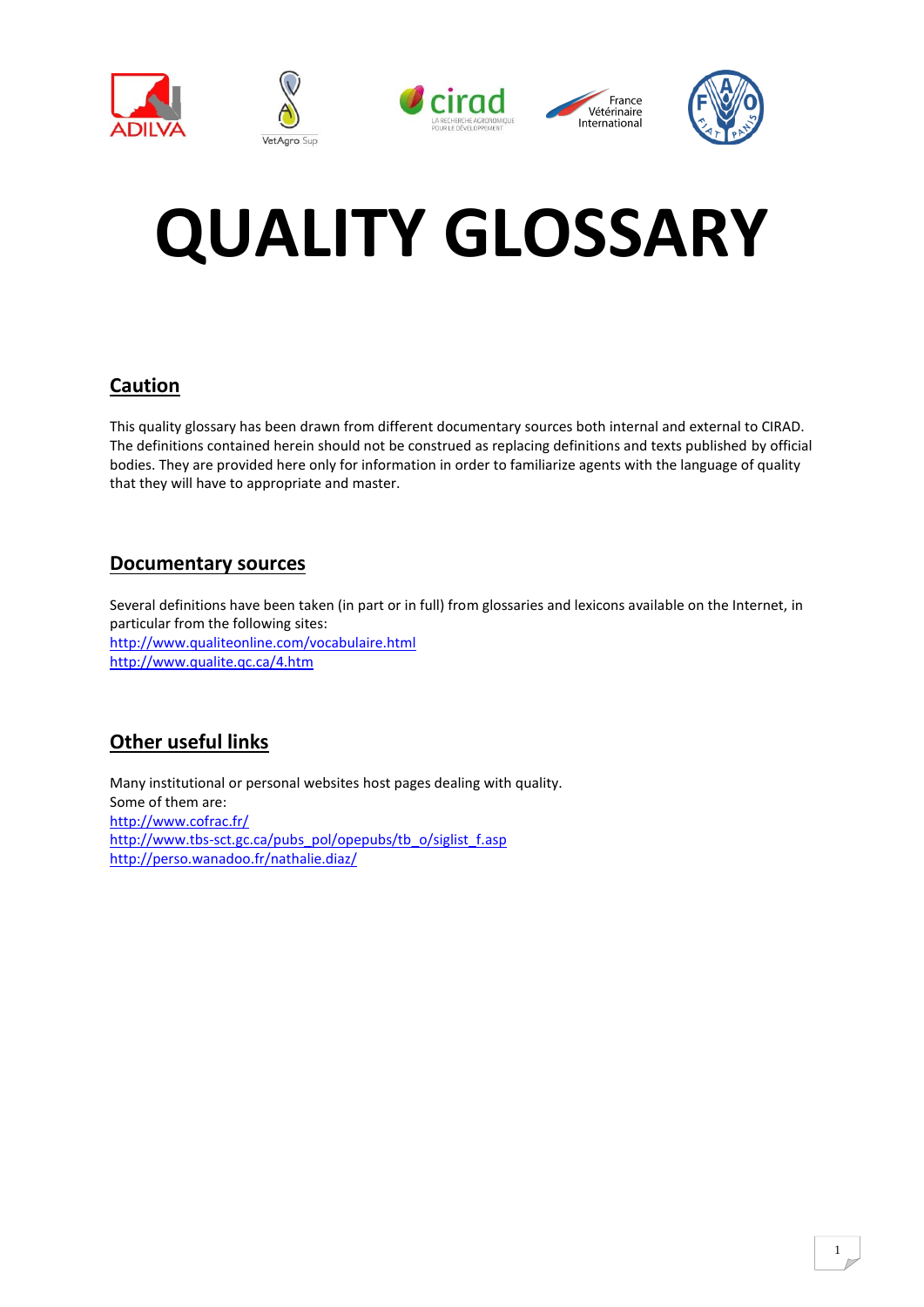# **QUALITY GLOSSARY**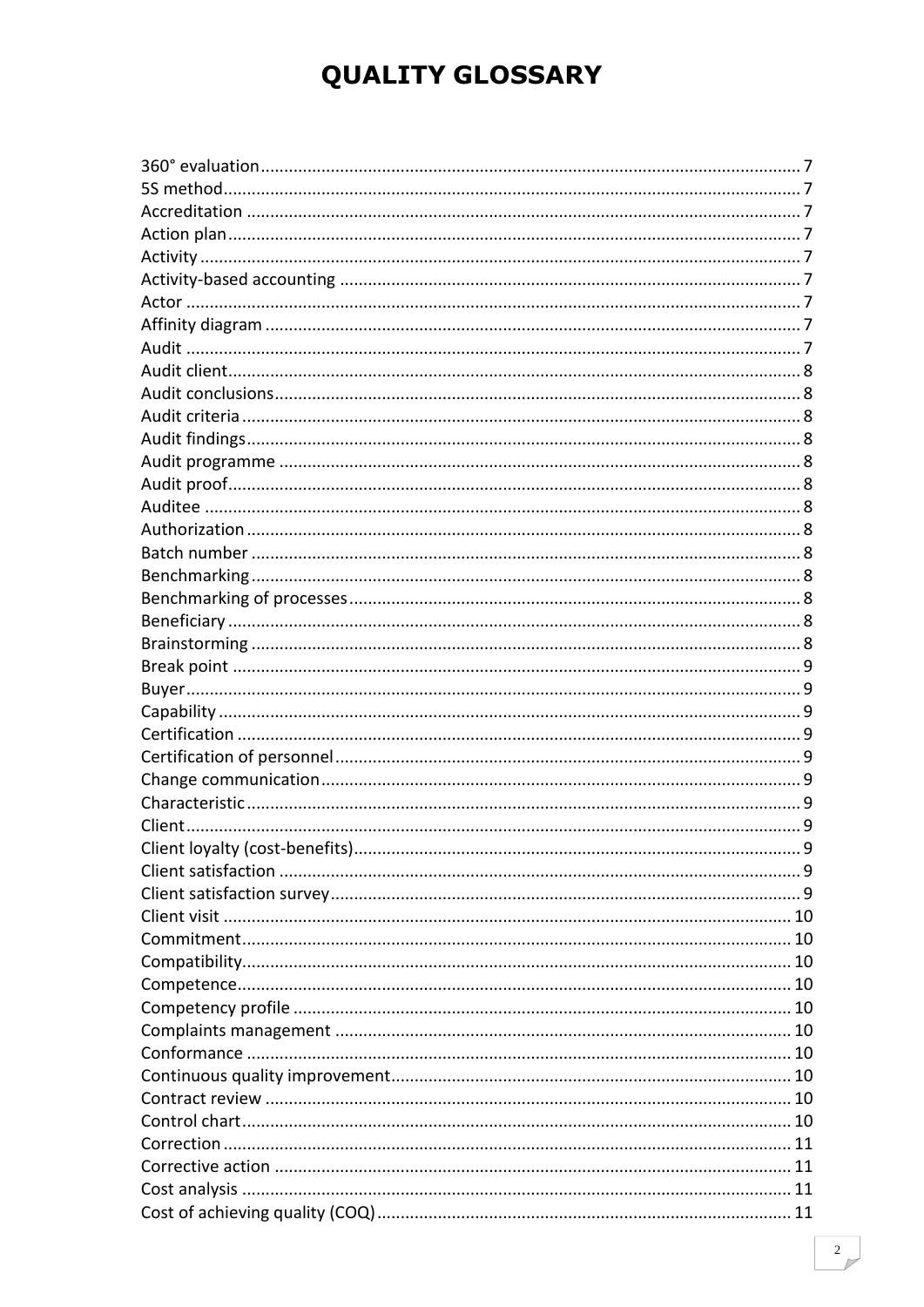| <b>HACCP</b> |  |
|--------------|--|
|              |  |
|              |  |
|              |  |
|              |  |
|              |  |
|              |  |
|              |  |
|              |  |
|              |  |
|              |  |
|              |  |
|              |  |
|              |  |
|              |  |
|              |  |
|              |  |
|              |  |
|              |  |
|              |  |
|              |  |
|              |  |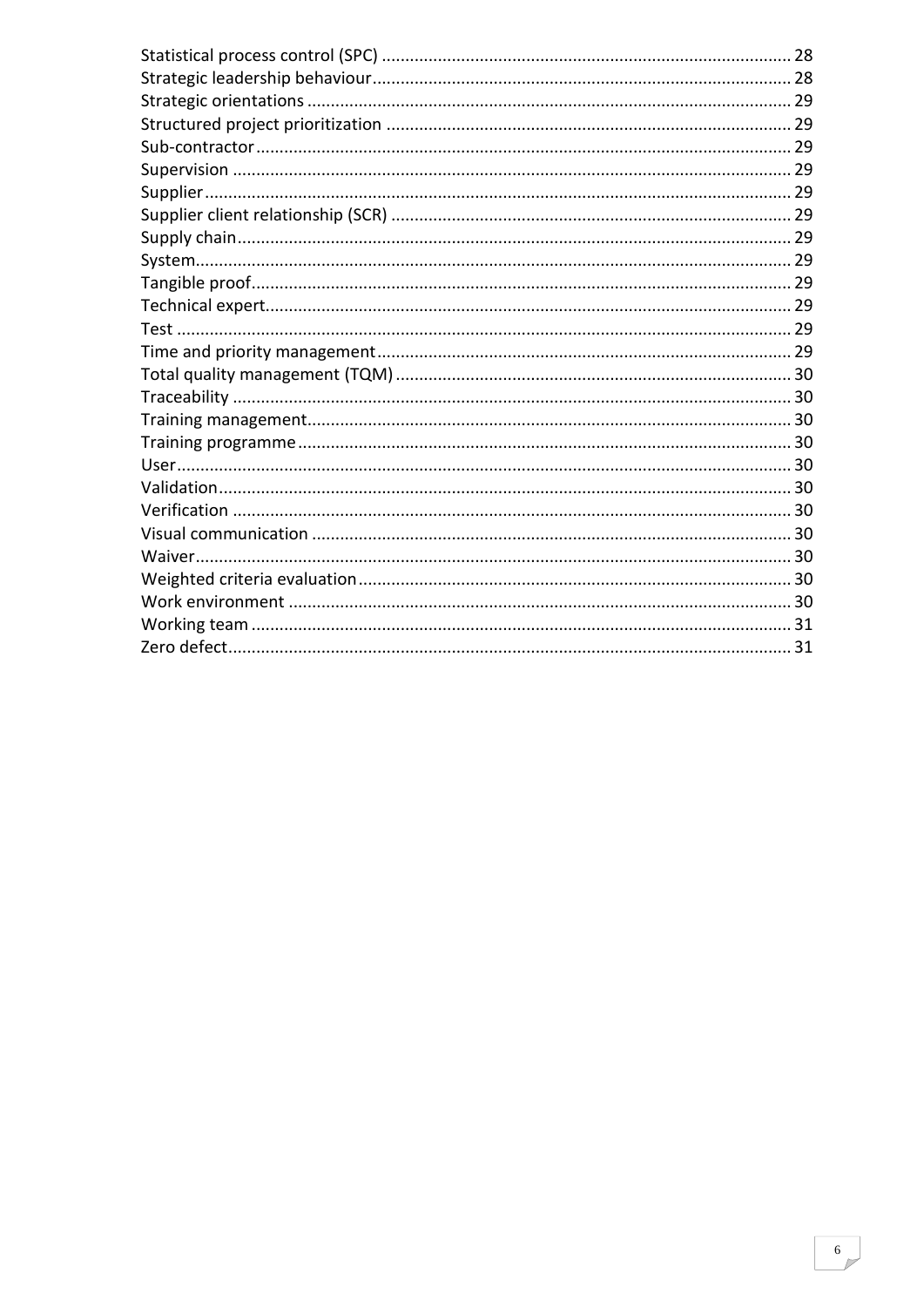<span id="page-6-8"></span><span id="page-6-7"></span><span id="page-6-6"></span><span id="page-6-5"></span><span id="page-6-4"></span><span id="page-6-3"></span><span id="page-6-2"></span><span id="page-6-1"></span><span id="page-6-0"></span>

| 360° evaluation                                        | Evaluation of staff based on information from different internal and external clients<br>in direct contact with the individual concerned.<br>This technique provides a broader and much more accurate view of the employee's<br>performance. It is therefore no longer left to the superior alone to evaluate the<br>performance of his subordinates.                                                                                                                                                                    |
|--------------------------------------------------------|--------------------------------------------------------------------------------------------------------------------------------------------------------------------------------------------------------------------------------------------------------------------------------------------------------------------------------------------------------------------------------------------------------------------------------------------------------------------------------------------------------------------------|
| <b>5S method</b>                                       | A workplace organization method. The 5 S's correspond to five Japanese terms: Seiri<br>(Sort), Seiton (Set in order), Seiso (Shine), Seiketsu (Standardize) and Shitsuke<br>(Sustain) that translate the need to:<br>- Sort, clear, classify,<br>- Set in order, straighten, simplify, configure,<br>- Shine, sweep, scrub, clean and verify,<br>- Standardize, stabilize, conform,<br>- Sustain, self-discipline, practice.<br>The 5 S's provide greater efficiency while eliminating activities that do not add value. |
| <b>Accreditation</b>                                   | Formal recognition by an authorized third-party body (in France: Cofrac or French<br>Accreditation Committee) that an entity is competent to carry out a specific task.<br>Accreditation may be voluntary, in order to showcase one's competence, or<br>obligatory under the framework of certain regulations.<br>Accreditation is based on a normative standard as well as on additional<br>requirements imposed by the accreditation body in terms of the quality system and<br>technical skills.                      |
| <b>Action plan</b>                                     | Accreditation (for example, of ISO 17025 for laboratories) is a guarantee for<br>contractors or stakeholders of the robustness of the results delivered.<br>A plan for the optimal use of resources by answering questions: Who does what?<br>When? In which order?<br>The tasks and measures needed to achieve an objective are thus better defined and<br>structured. The action plan is especially used when tasks fall outside the normal<br>responsibilities of employees.                                          |
| <b>Activity</b><br><b>Activity-based</b><br>accounting | A set of tasks performed by a person or entity.<br>Accounting expenditures and allocating them to different activities based on the<br>actual use of resources.<br>Contrary to the method of accumulating all general expenditures in the same<br>category, activity-based accounting allows a more precise cost structure to be<br>obtained by providing the actual cost of each activity.<br>Analysis and decision making are then based on facts and not on financial<br>assumptions.                                 |
| <b>Actor</b>                                           | A participant in an action or process.<br>Modern management is based on the need to empower people and make them real<br>actors within an enterprise. This responsibility implies a clear definition of the<br>functions and fields of action of each person, adequate access to information,<br>recognized autonomy of each actor in his or her sphere of competence, recognition<br>of the possibility of mistakes and, finally, the sharing of power.                                                                 |
| <b>Affinity diagram</b>                                | A diagram that shows ideas, opinions or subjects grouped according to their natural<br>affinities. From these elements which seemed a priori unrelated, new points of view<br>emerge which allow us to analyze and develop new approaches. Useful when<br>dealing with a complex situation with no obvious answer.                                                                                                                                                                                                       |
| <b>Audit</b>                                           | An on-site verification activity, such as an inspection or examination, for assessing<br>the conformance of a mechanism with the requirements of the standards adopted.                                                                                                                                                                                                                                                                                                                                                  |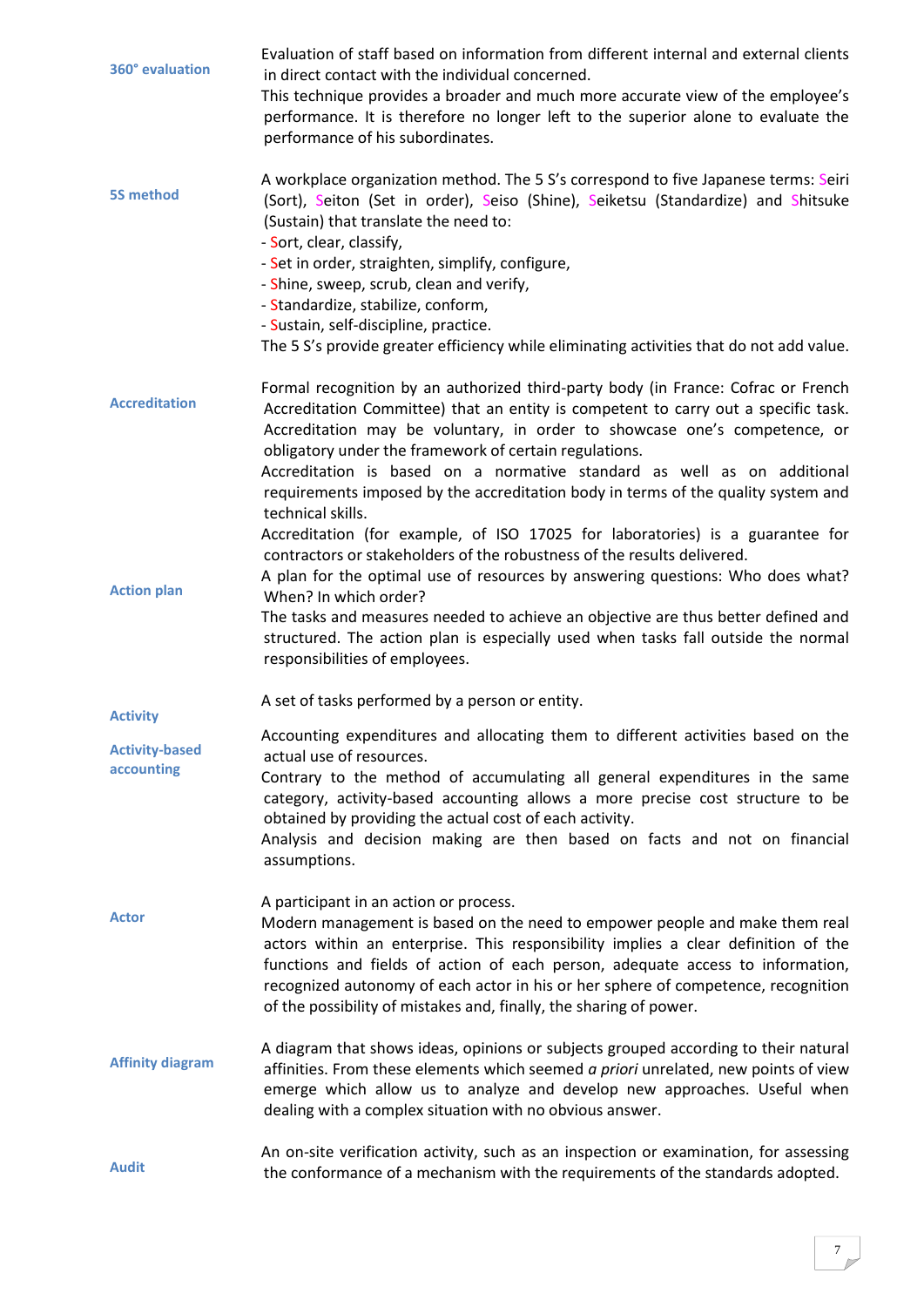<span id="page-7-12"></span><span id="page-7-11"></span><span id="page-7-10"></span><span id="page-7-9"></span><span id="page-7-8"></span><span id="page-7-7"></span><span id="page-7-6"></span><span id="page-7-5"></span><span id="page-7-4"></span><span id="page-7-3"></span><span id="page-7-2"></span><span id="page-7-1"></span><span id="page-7-0"></span>

| <b>Audit client</b>                 | Organization or individual requesting an audit.                                                                                                                                                                                                                                                                                                                                                                                                                                                                                                                                                                                                                                                                                                                                                                                                  |
|-------------------------------------|--------------------------------------------------------------------------------------------------------------------------------------------------------------------------------------------------------------------------------------------------------------------------------------------------------------------------------------------------------------------------------------------------------------------------------------------------------------------------------------------------------------------------------------------------------------------------------------------------------------------------------------------------------------------------------------------------------------------------------------------------------------------------------------------------------------------------------------------------|
| <b>Audit conclusions</b>            | The result of an audit which the audit team arrives at after considering the audit<br>objectives and all audit findings.                                                                                                                                                                                                                                                                                                                                                                                                                                                                                                                                                                                                                                                                                                                         |
| <b>Audit criteria</b>               | A set of policies, procedures or requirements used as reference.                                                                                                                                                                                                                                                                                                                                                                                                                                                                                                                                                                                                                                                                                                                                                                                 |
| <b>Audit findings</b>               | Results of the evaluation of audit evidence against audit criteria.                                                                                                                                                                                                                                                                                                                                                                                                                                                                                                                                                                                                                                                                                                                                                                              |
| <b>Audit programme</b>              | Set of one or more audits scheduled for a specific duration and undertaken for a<br>specific purpose.                                                                                                                                                                                                                                                                                                                                                                                                                                                                                                                                                                                                                                                                                                                                            |
| <b>Audit proof</b>                  | Records, statements of fact or other information relevant to the audit criteria and<br>that are verifiable.                                                                                                                                                                                                                                                                                                                                                                                                                                                                                                                                                                                                                                                                                                                                      |
| <b>Auditee</b>                      | An organization or person being audited.                                                                                                                                                                                                                                                                                                                                                                                                                                                                                                                                                                                                                                                                                                                                                                                                         |
| <b>Authorization</b>                | An act whereby an organization recognizes that a product or another organization is<br>capable of rendering a given service under defined conditions.<br>Notes:                                                                                                                                                                                                                                                                                                                                                                                                                                                                                                                                                                                                                                                                                  |
|                                     | For example, the Ministry of Labour authorizes a body to undertake operations<br>provided for under French regulations.<br>Example: APAVE is an authorized body to carry out on site equipment inspection.                                                                                                                                                                                                                                                                                                                                                                                                                                                                                                                                                                                                                                       |
| <b>Batch number</b>                 | A characteristic combination of numbers or letters that specifically identifies a<br>batch.                                                                                                                                                                                                                                                                                                                                                                                                                                                                                                                                                                                                                                                                                                                                                      |
| <b>Benchmarking</b>                 | A method of measuring performance against a reference value which may be an<br>average or a value defined as a standard.<br>Benchmarking is a commercial or managerial technological monitoring method that<br>consists in searching for and finding the most effective solutions either from one's<br>competitors or in sectors of activity with similar problems.<br>Indexing (or comparing) a value relative to an internal or external reference value.<br>In addition to processes and results, benchmarking also applies to structures.                                                                                                                                                                                                                                                                                                    |
| <b>Benchmarking of</b><br>processes | Establishing standards by comparing the activities of the organization to similar<br>activities of organizations within or outside the boundaries of the industry<br>concerned.<br>This technique can be used at all levels of the organization.<br>From overall performance to activities specific to sub-processes, benchmarking<br>helps in setting realistic goals and implementing winning practices that address<br>weaknesses and opportunities for organizational improvement.                                                                                                                                                                                                                                                                                                                                                           |
| <b>Beneficiary</b>                  | Internal or external intended recipient of the results.                                                                                                                                                                                                                                                                                                                                                                                                                                                                                                                                                                                                                                                                                                                                                                                          |
| <b>Brainstorming</b>                | This technique involves bringing together a number of people to produce interesting<br>or new ideas on a general theme. The exchange between the members of the group<br>must be free, only the initial objective is specified. The goal is to generate as many<br>ideas as possible in response to a given question or problem. Used in a group, this<br>technique has the advantage of creating a listening atmosphere in which criticism<br>has no place. Indeed, one of the essential rules is that participants are forbidden<br>from making value judgments on ideas from the others. On the other hand, they<br>can graban idea of another participant to transform it or propose a new<br>development. The aim is to foster synergy between the participants in order to<br>generate as many ideas as possible, which are then analyzed. |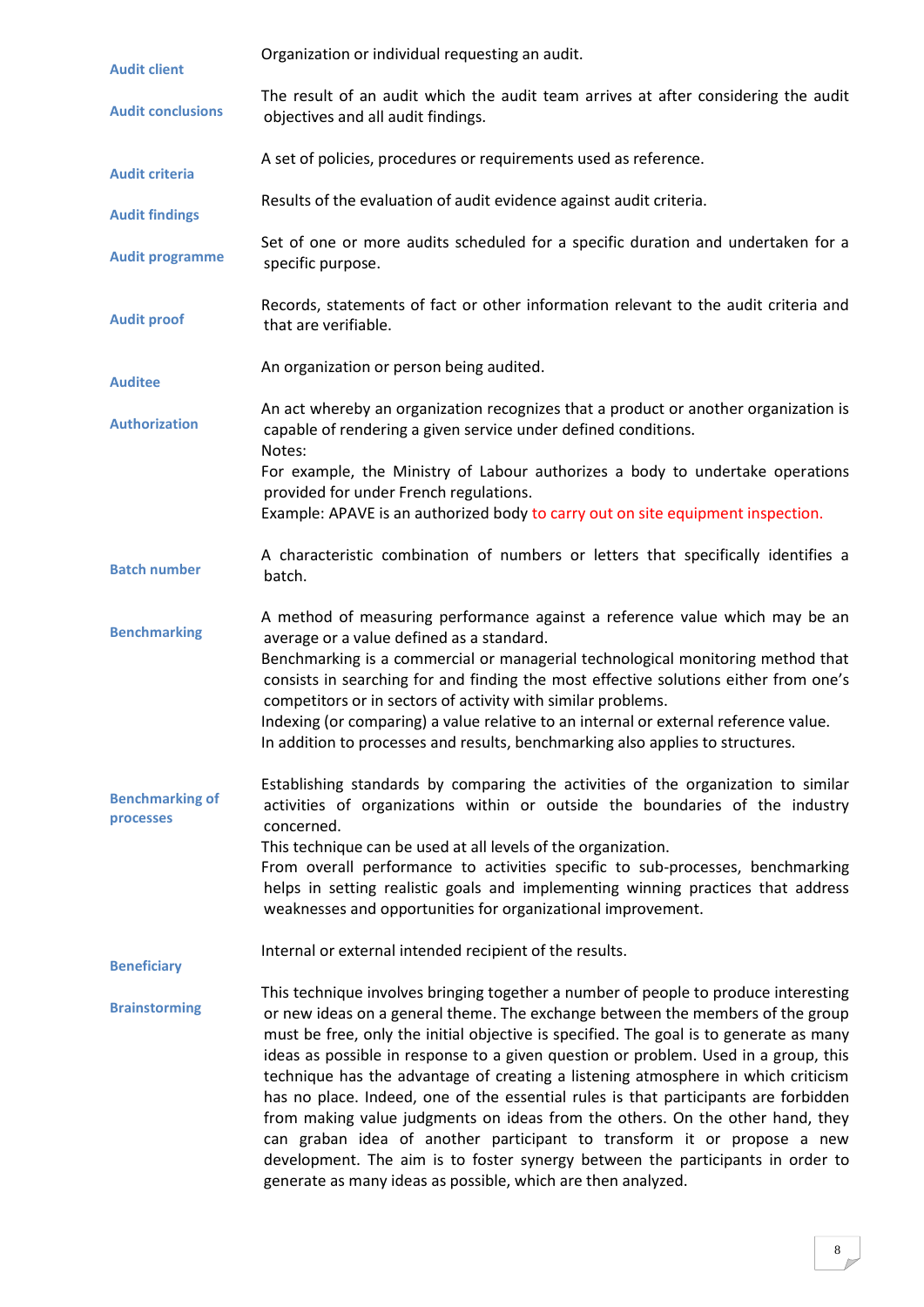<span id="page-8-10"></span><span id="page-8-9"></span><span id="page-8-8"></span><span id="page-8-7"></span><span id="page-8-6"></span><span id="page-8-5"></span><span id="page-8-4"></span><span id="page-8-3"></span><span id="page-8-2"></span><span id="page-8-1"></span><span id="page-8-0"></span>

| <b>Break point</b>                        | A point defined in an appropriate document beyond which an activity should not<br>continue without authorization by a designated body or authority.                                                                                                                                                                                                                                                                                                                                                                              |
|-------------------------------------------|----------------------------------------------------------------------------------------------------------------------------------------------------------------------------------------------------------------------------------------------------------------------------------------------------------------------------------------------------------------------------------------------------------------------------------------------------------------------------------------------------------------------------------|
| <b>Buyer</b>                              | Client in a contractual arrangement. Often called party of the second part.                                                                                                                                                                                                                                                                                                                                                                                                                                                      |
| <b>Capability</b>                         | The ability of an organization, system or process to produce a product that meets<br>the requirements for that product.                                                                                                                                                                                                                                                                                                                                                                                                          |
| <b>Certification</b>                      | A voluntary approach meant to affirm $-$ by means of a certificate issued by a<br>competent, impartial third party body - that a product, service, quality system, the<br>staff of a company or an organization is in conformance with requirements specified<br>by a predefined standard.                                                                                                                                                                                                                                       |
| <b>Certification of</b><br>personnel      | Just as it is possible to certify a supplier for a given product under given conditions,<br>an employee too can be certified. Certification of personnel helps mobilize and<br>empower employees around the importance of quality.<br>Based on specific criteria, certification depends on the employee's quality training<br>and history.<br>The employee must have sufficient mastery over the working and monitoring<br>methods so that it is no longer necessary to undertake acceptance checks on his<br>finished products. |
| <b>Change</b><br>communication            | Maximizing the chances of success of change projects by developing the various<br>communication channels needed and by improving the quality of communication.<br>There exist different types of communication: descending, ascending, horizontal,<br>and comprehensive.<br>As each type has different objectives, it is important to align the communication<br>strategy with the strategy of change.                                                                                                                           |
| <b>Characteristic</b>                     | Distinctive feature. A characteristic may be intrinsic or attributed, qualitative or<br>quantitative.                                                                                                                                                                                                                                                                                                                                                                                                                            |
| <b>Client</b>                             | Intended recipient of a product or service provided by a supplier.                                                                                                                                                                                                                                                                                                                                                                                                                                                               |
| <b>Client loyalty (cost-</b><br>benefits) | Analysis of the costs and benefits of client loyalty to learn how to improve its<br>management.<br>It is often cheaper to retain a client than to find a new one, hence the importance of<br>understanding the loyalty process and the associated costs.<br>It then becomes possible to identify which clientele is really profitable, when it will<br>become profitable, and what is its economic contribution.                                                                                                                 |
| <b>Client satisfaction</b>                | The client's perception of the level of satisfaction of his requirements.                                                                                                                                                                                                                                                                                                                                                                                                                                                        |
| <b>Client satisfaction</b><br>survey      | A survey of clients to gauge and follow their level of satisfaction while identifying<br>opportunities for improvement.<br>As the survey only provides the client's answers, it is necessary to ensure that the<br>questions really help to evaluate the factors critical to the success of the business.<br>Given that results will be used to guide improvements, it is also essential to validate<br>the representativeness of the clientele as well as the quality of the data analysis.                                     |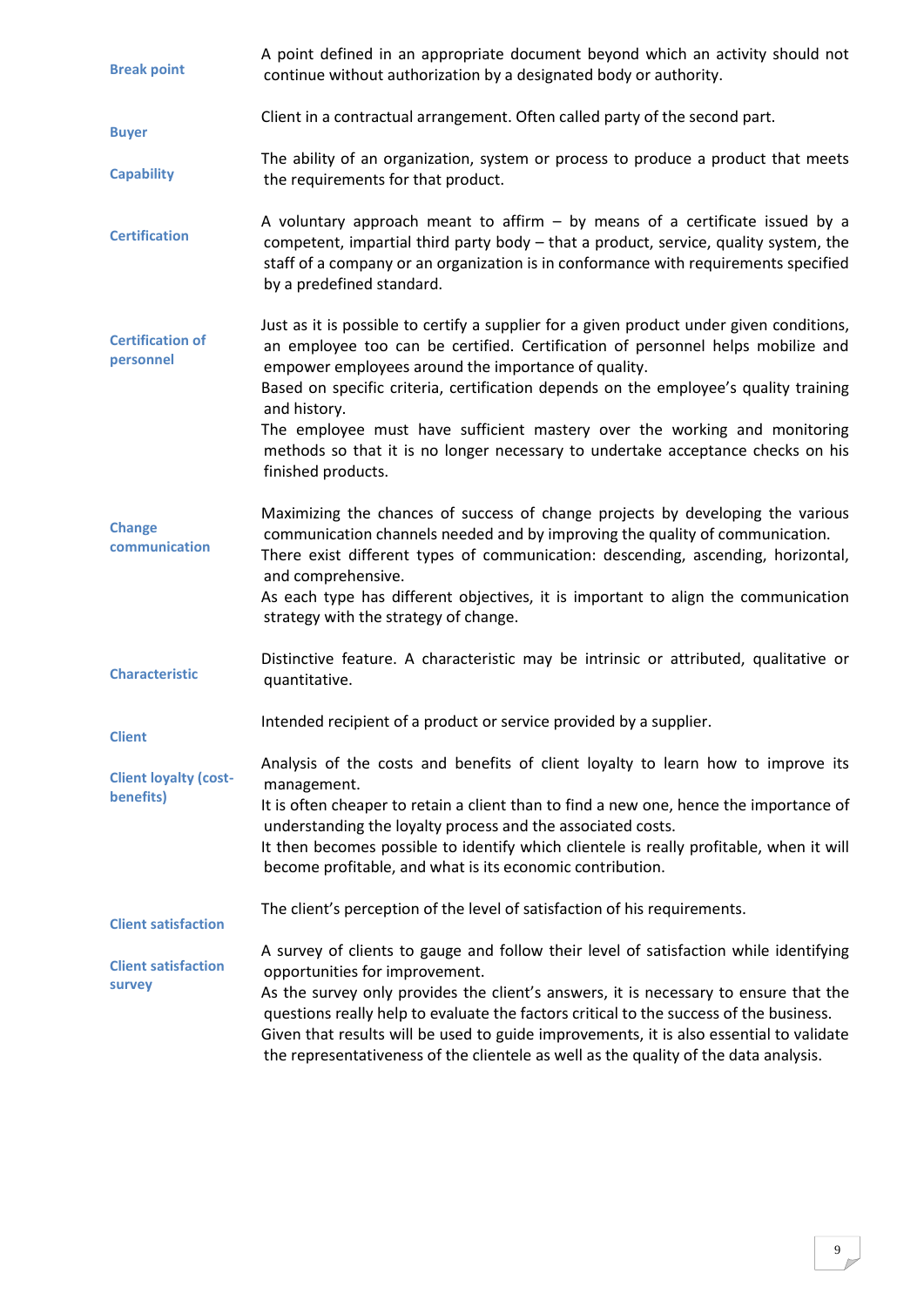<span id="page-9-9"></span><span id="page-9-8"></span><span id="page-9-7"></span><span id="page-9-6"></span><span id="page-9-5"></span><span id="page-9-4"></span><span id="page-9-3"></span><span id="page-9-2"></span><span id="page-9-1"></span><span id="page-9-0"></span>

| <b>Client visit</b>                      | Developing a partnership relationship with client organizations and identifying<br>opportunities for improvement based on the actual needs of these organizations.<br>By meeting client users (and not only the buyer), we develop a common<br>understanding of their needs as well as the constraints of the supplier.<br>This sharing facilitates the identification of avenues for improvement, increases the<br>level of value added to the process and establishes a relationship of trust between<br>the two parties.                                               |
|------------------------------------------|---------------------------------------------------------------------------------------------------------------------------------------------------------------------------------------------------------------------------------------------------------------------------------------------------------------------------------------------------------------------------------------------------------------------------------------------------------------------------------------------------------------------------------------------------------------------------|
| <b>Commitment</b>                        | Contract between parties governing compliance with established rules.                                                                                                                                                                                                                                                                                                                                                                                                                                                                                                     |
| <b>Compatibility</b>                     | The ability of entities to be used jointly under specific conditions to satisfy relevant<br>requirements.                                                                                                                                                                                                                                                                                                                                                                                                                                                                 |
| <b>Competence</b>                        | Demonstrated ability to apply knowledge and know-how.                                                                                                                                                                                                                                                                                                                                                                                                                                                                                                                     |
| <b>Competency profile</b>                | A competency profile is designed to define a particular job's knowledge<br>requirements, skills and expectations. It can help improve a company's employee<br>recruitment, performance evaluations and compliance with human resources<br>policies.                                                                                                                                                                                                                                                                                                                       |
|                                          | It can help improve the appropriateness of the person-post pairing and design a plan<br>of staff development in relation to strategic skills for the organization.<br>To determine what these key competencies are, we analyze the skills observed in<br>employees who excel in different strategic positions. Competency profiles can then<br>be defined for each type of position.                                                                                                                                                                                      |
| <b>Complaints</b><br>management          | Process of handling complaints and turning them into opportunities for<br>improvement.<br>The complaint should not be seen as a bother but as an opportunity. It is therefore<br>important to implement an organizational system and channels of communication<br>to establish relationships conducive to listening to complaints.<br>The client who complains is probably the involuntary spokesperson for a number of<br>other clients.<br>One has to be receptive to this moment of truth and tell the client that his or her<br>complaint is a source of improvement. |
| <b>Conformance</b>                       | Satisfaction of specified requirements.                                                                                                                                                                                                                                                                                                                                                                                                                                                                                                                                   |
| <b>Continuous quality</b><br>improvement | An approach for integrating quality in the enterprise's management methods. This<br>approach is based on the establishment of a permanent cycle of quality<br>improvement according to the principle proposed by Deming for the industrial<br>sector. This four-phase cycle is known as PDCA (Plan, Do, Check, Act).                                                                                                                                                                                                                                                      |
| <b>Contract review</b>                   | Systematic actions undertaken by the supplier prior to signing the contract to ensure<br>that quality requirements are adequately and unambiguously defined, documented<br>and achievable by the supplier.                                                                                                                                                                                                                                                                                                                                                                |
| <b>Control chart</b>                     | To monitor and follw a process of changes over time by graphically representing the<br>regularity and variability of the process<br>The different types of control charts allow the anticipation of drifts of the processes<br>while ensuring that the production remains within pre-established control limits.<br>This statistical tool is one of seven quality control tools and supports statistical<br>process control.                                                                                                                                              |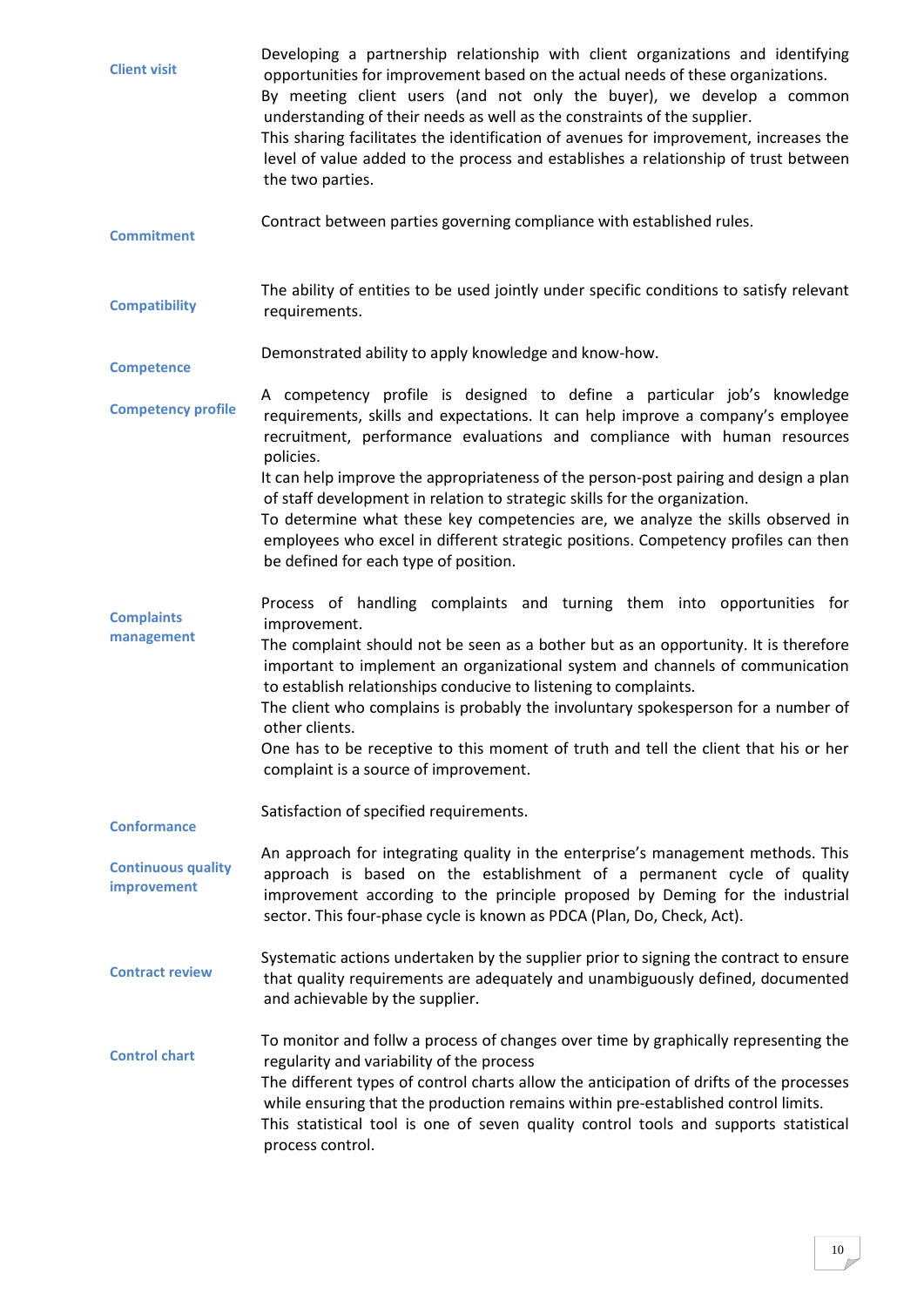<span id="page-10-10"></span><span id="page-10-9"></span><span id="page-10-8"></span><span id="page-10-7"></span><span id="page-10-6"></span><span id="page-10-5"></span><span id="page-10-4"></span><span id="page-10-3"></span><span id="page-10-2"></span><span id="page-10-1"></span><span id="page-10-0"></span>

| <b>Correction</b>                         | Action to eliminate detected non-conformance. A correction can be made in<br>conjunction with a corrective action. A correction can be, for example, a repeated<br>operation or a reclassification.                                                                                                       |
|-------------------------------------------|-----------------------------------------------------------------------------------------------------------------------------------------------------------------------------------------------------------------------------------------------------------------------------------------------------------|
| <b>Corrective action</b>                  | Action taken to eliminate a cause of non-conformance, a defect or any other<br>undesirable event, in order to prevent its recurrence.<br>Notes:                                                                                                                                                           |
|                                           | Corrective actions may require, for example, changes in procedures and systems in<br>order to improve quality.                                                                                                                                                                                            |
|                                           | There is a difference between correction and corrective action:<br>- Correction pertains to a repair, a repeated operation or rerun, or an upgrade and<br>concerns the processing of the existing non-conformance.                                                                                        |
| <b>Cost analysis</b>                      | - Corrective action pertains to the elimination of the cause of non-conformance.<br>Comparing different options in terms of the investment required and the potential<br>cost-effectiveness.                                                                                                              |
|                                           | It is a rational evaluation analysis that is particularly useful when the financial impact<br>is an important selection criterion; the different options can be prioritized according<br>to the expected benefits and the costs that they entail.                                                         |
| <b>Cost of achieving</b><br>quality (COQ) | The cost of achieving quality is a means of measurement. It encompasses quite<br>disparate notions such as the cost of internal and external failures and their<br>consequences, the cost of prevention and the cost of evaluation (also known as the<br>cost of detection).                              |
| <b>Criteria</b>                           | Statement of a method or an element to satisfy a requirement.                                                                                                                                                                                                                                             |
| <b>Critical equipment</b>                 | Equipment that has a direct influence on the quality of the measurement results.                                                                                                                                                                                                                          |
| <b>Curative action</b>                    | Action to eliminate non-conformance without any delay.                                                                                                                                                                                                                                                    |
| <b>Dashboard</b>                          | A synthetic document that is a report or indication of the status, condition, or<br>success of something or someone.                                                                                                                                                                                      |
|                                           | Designed as a communication tool, it can integrate a dimension of performance of<br>quality that is expressed by one or more indicators.                                                                                                                                                                  |
| <b>Decision tree</b>                      | A graphical representation of the options available and their estimated quantitative<br>results, taking into account the probability of their achievement.<br>The decision tree diagram shows the various options for rationally selecting those<br>that are most likely to achieve the expected results. |
| <b>Defect</b>                             | Failure to meet a requirement or reasonable expectation pertaining to an intended<br>use, including those related to safety.                                                                                                                                                                              |
| <b>Defects</b><br>classification          | Classification of problems of quality according to their impact on the client in order<br>to standardize corrective actions.                                                                                                                                                                              |
|                                           | As perfection is unattainable, products and services have a multitude of defects, but<br>each of them does not generate the same level of client dissatisfaction.                                                                                                                                         |
|                                           | It is therefore necessary to appreciate these differences in order to react according<br>to the importance of the problem.                                                                                                                                                                                |
|                                           | Once the classification is established, employee training will help to standardize                                                                                                                                                                                                                        |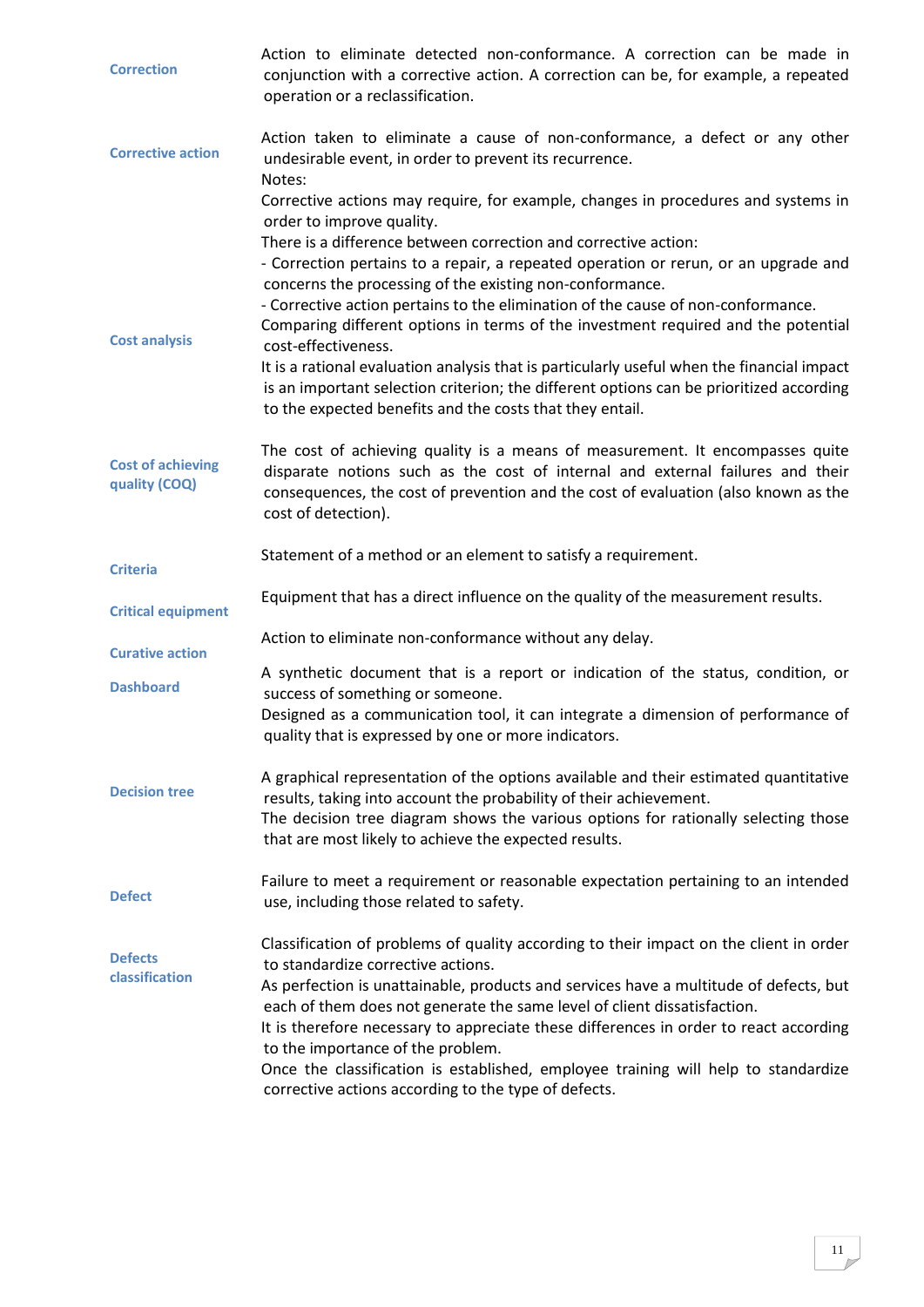<span id="page-11-11"></span><span id="page-11-10"></span><span id="page-11-9"></span><span id="page-11-8"></span><span id="page-11-7"></span><span id="page-11-6"></span><span id="page-11-5"></span><span id="page-11-4"></span><span id="page-11-3"></span><span id="page-11-2"></span><span id="page-11-1"></span><span id="page-11-0"></span>

| <b>Deployment of</b><br>objectives                  | Convergence of the efforts of separate units of an enterprise towards the<br>attainment of common objectives. In other words: translating strategic orientations<br>into results and concrete actions across the enterprise. To do this, the enterprise's<br>overall objectives are defined according to the position it wishes to occupy. They<br>are then deployed vertically and horizontally so that they have meaning for each<br>unit and each employee, while maintaining an overall coherence.             |
|-----------------------------------------------------|--------------------------------------------------------------------------------------------------------------------------------------------------------------------------------------------------------------------------------------------------------------------------------------------------------------------------------------------------------------------------------------------------------------------------------------------------------------------------------------------------------------------|
| <b>Document</b>                                     | Information medium and the information it contains.                                                                                                                                                                                                                                                                                                                                                                                                                                                                |
| <b>Drift</b>                                        | Successive and uncontrolled delays usually arising from structural causes.                                                                                                                                                                                                                                                                                                                                                                                                                                         |
| <b>Effectiveness</b>                                | Level of achievement of planned activities and of expected results.                                                                                                                                                                                                                                                                                                                                                                                                                                                |
| <b>Efficiency</b>                                   | Real effectiveness including an economic dimension. Quality as it pertains to yields,<br>the ability of a system to produce optimally what is expected of it.                                                                                                                                                                                                                                                                                                                                                      |
| <b>Employee</b><br>monitoring survey                | A survey of employees to know their perception on a multitude of topics such as<br>work climate and management practices.<br>Employees are in the best position to know what is going well and what is going<br>wrong in the organization and very often they know how to improve the situation. It<br>is therefore important to listen to them. The employee monitoring survey is an<br>excellent tool as a starting point for continuous improvement and for monitoring<br>changes in attitudes and perceptions. |
| <b>Empowerment</b>                                  | Assignment of responsibility for a task by a manager. Empowerment refers to<br>satisfaction with predefined requirements.                                                                                                                                                                                                                                                                                                                                                                                          |
| <b>End user</b>                                     | Person or group that uses or will actually use a product or a system. During the<br>design phase, the end user's presence is indespensable. The absence of the end<br>user may lead to serious design flaws                                                                                                                                                                                                                                                                                                        |
| <b>Entity</b>                                       | A group of related persons and means constituting, for example, an activity, a team<br>or a project. A person, partnership, organization or business that has a legal and<br>separately identifiable existence.                                                                                                                                                                                                                                                                                                    |
| <b>Equipment history</b><br>sheet                   | Recorded data containing the following information at the very least:<br>- Unique identification of the piece of equipment,<br>- Manufacturer's name, model, serial number,<br>- Installation date,<br>- History of the metrological operations carried out (calibration,<br>verification, etc.),<br>- Maintenance operations,<br>- Acceptance criteria for the declaration of conformance,<br>- Estimated date of next calibration,<br>- Any other information deemed useful.                                     |
| <b>Equipment</b><br>qualification                   | Operation to demonstrate that a piece of equipment is working properly and is<br>actually delivering the expected results.                                                                                                                                                                                                                                                                                                                                                                                         |
| <b>Evaluation and</b><br>monitoring of<br>suppliers | Daily evaluation and monitoring of supplier performance and effectiveness with<br>regard to key organizational goals.<br>In a supply chain context, the quality of products and services is closely linked to<br>that of the suppliers. It is therefore essential to know the performance of the latter<br>with a view to improving it.<br>This technique also serves as a basis for certification programmes and supplier<br>partnerships.                                                                        |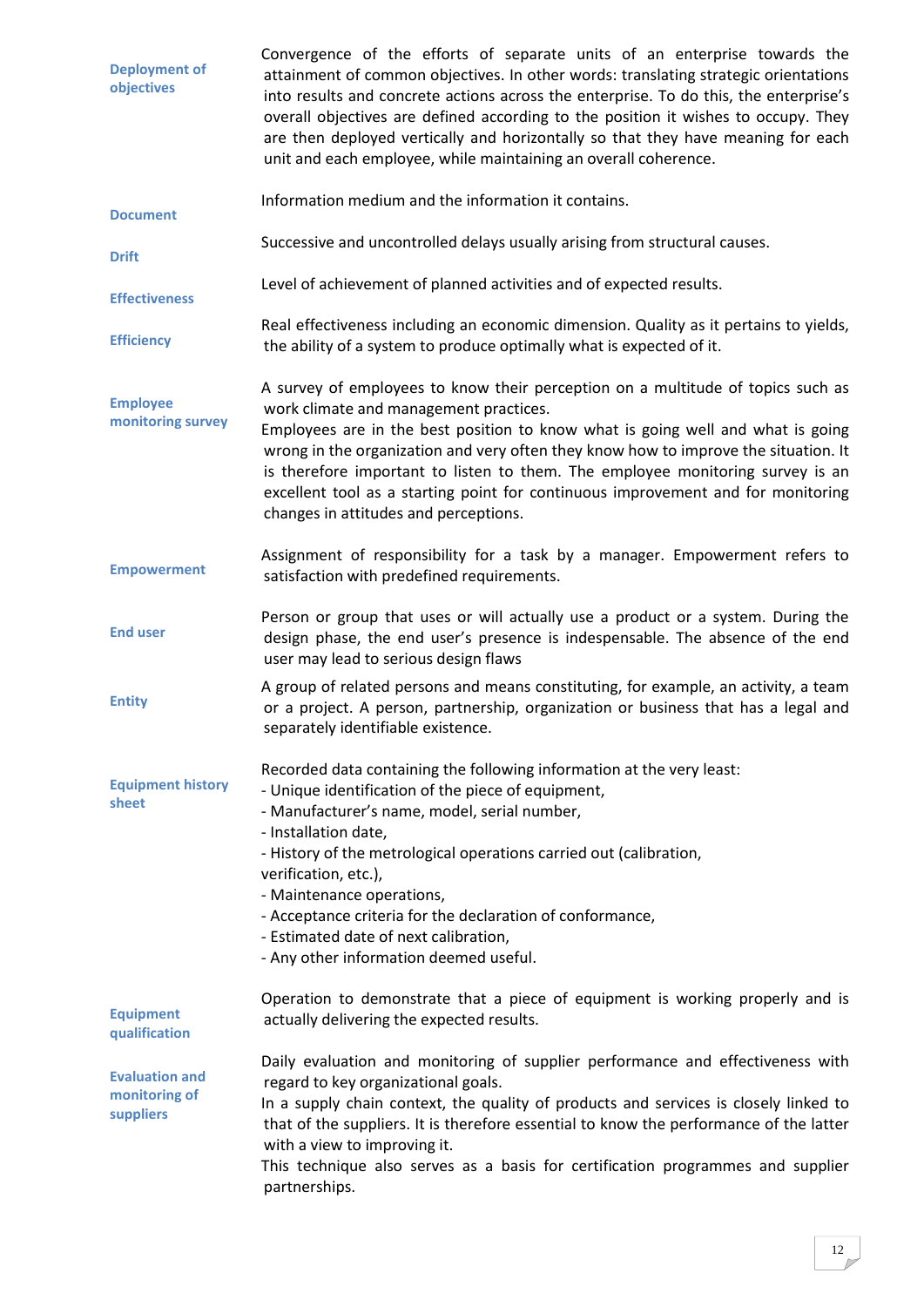<span id="page-12-5"></span><span id="page-12-4"></span><span id="page-12-3"></span><span id="page-12-2"></span><span id="page-12-1"></span><span id="page-12-0"></span>

| <b>Excellence</b>             | Objective of the search for total quality in all the areas characteristic of the<br>company's activity. Characteristics common to well-managed companies that strive<br>to achieve this objective are:<br>• the tendency towards reactivity and flexibility;<br>• establishing close relationships with the client (or user);<br>• the autonomy and empowerment of actors;<br>• the search for innovation;<br>• the motivation of staff;<br>• the definition of key values that inspire collective action;<br>• a focus on the reality of development;<br>• the adoption of simple structures;<br>• the definition of flexible and strict guidelines;<br>• the expression of autonomy and the need for monitoring. |
|-------------------------------|--------------------------------------------------------------------------------------------------------------------------------------------------------------------------------------------------------------------------------------------------------------------------------------------------------------------------------------------------------------------------------------------------------------------------------------------------------------------------------------------------------------------------------------------------------------------------------------------------------------------------------------------------------------------------------------------------------------------|
| <b>Failure tree</b>           | An analytical tool to identify the causes of potential problems of a product, process<br>or service.<br>It is mainly used for reliability prediction or design performance analysis.<br>It provides an overview of the potential problems and their interrelations and calls<br>for a detailed analysis to enable proactive action to be taken during the design<br>phase.                                                                                                                                                                                                                                                                                                                                         |
| FIFO (First In, First<br>Out) | Rule of inventory management that states that the item that went in first comes out<br>first.                                                                                                                                                                                                                                                                                                                                                                                                                                                                                                                                                                                                                      |
| Five W's                      | A method of structuring and systematizing the analysis process by considering all<br>aspects of the situation by asking the following seven questions (actually 5 W's and<br>$2 H's$ :<br>What? (subject)<br>Who? (person or entity)<br>Where? (location)<br>When? (time)<br>How? (method)<br>How much? (costs)<br>Why? (goal)                                                                                                                                                                                                                                                                                                                                                                                     |
| <b>Five Why's</b>             | A technique of analyzing cause-effect relationships and of going back to the root<br>causes by using the 'why?' question five times (or more if necessary). In doing so,<br>one is obliged to move progressively from a general level of reflection to a detailed<br>level.<br>This technique is usually combined with other analytical tools such as the cause-<br>effect diagram.                                                                                                                                                                                                                                                                                                                                |
| <b>Flow chart</b>             | A graphical way of representing a sequence of activities or processes in order to<br>determine the chronology of tasks and their relationships.<br>The work team thus acquires a common vision of the process, with the language<br>associated with it, thus facilitating communication and improvement.                                                                                                                                                                                                                                                                                                                                                                                                           |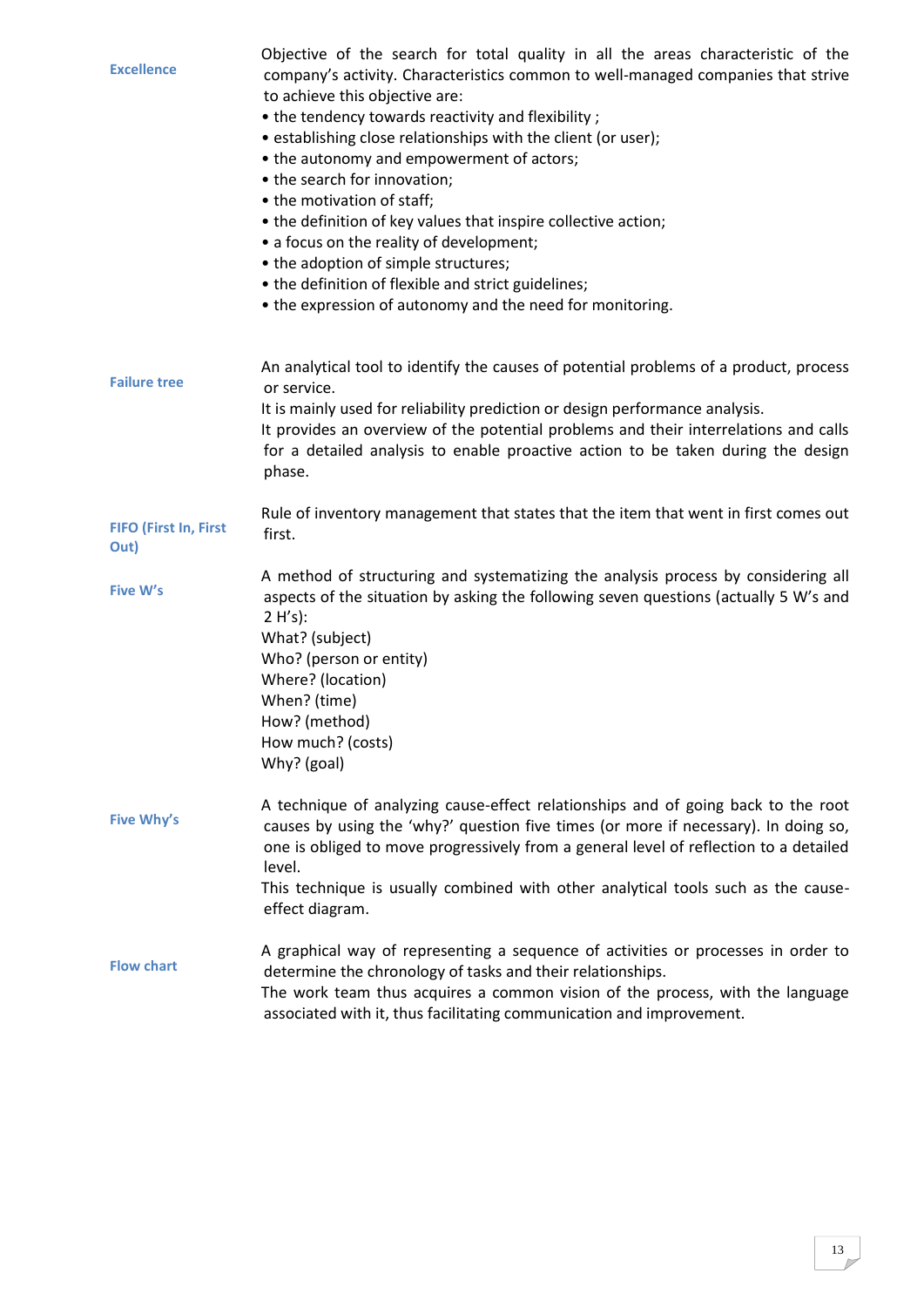<span id="page-13-3"></span><span id="page-13-2"></span><span id="page-13-1"></span><span id="page-13-0"></span>

| <b>FMECA</b>                        | Failure Mode, Effects and Criticality Analysis is a method of preventive analysis of<br>reliability.<br>It consists of :<br>- Researching and describing the potential failures of a system from their origins<br>(causes) to their consequences (effects).<br>- Quantifying through a criticality index (C) the risks that these failures entail for the<br>user (internal or external client).<br>- Prioritizing the corrective actions to be initiated to optimize and perpetuate the<br>system's reliability.<br>We distinguish between:<br>FMECA Product: to make product design and definition more reliable.<br>FMECA Process: to make a process (manufacture, inspection, etc.) more reliable.<br>FMECA Machine: to make the design and the definition of the equipment more<br>reliable or to optimize its maintenance.                                                                                                                                                         |
|-------------------------------------|------------------------------------------------------------------------------------------------------------------------------------------------------------------------------------------------------------------------------------------------------------------------------------------------------------------------------------------------------------------------------------------------------------------------------------------------------------------------------------------------------------------------------------------------------------------------------------------------------------------------------------------------------------------------------------------------------------------------------------------------------------------------------------------------------------------------------------------------------------------------------------------------------------------------------------------------------------------------------------------|
| <b>Focus group</b>                  | Collection of client perceptions on a well-defined field of interest through a group<br>constituted for this reason.<br>The focus group is mainly used to rely on synergy to enrich the discussion and lead<br>to more concrete results. Indeed, it is much easier for a client to clearly identify his<br>perception when he can compare it to that of others.                                                                                                                                                                                                                                                                                                                                                                                                                                                                                                                                                                                                                          |
| <b>Functional</b><br>specifications | A document through which the buyer expresses his need (or the one he is<br>responsible for conveying) in terms of functions of service and constraints. It is a<br>translation of the needs of the client into features of the system to be designed.<br>For each of these features, there are defined criteria of assessment and their levels.<br>Each of these levels must be endowed with some flexibility.<br>This document increases the efficiency of the design and implementation process<br>while facilitating communication between the parties concerned. Requirements are<br>formulated in terms of functions with criteria of assessment and flexibility.<br>The functional specifications therefore contain no solution and leave room for the<br>widest possible range of solutions.<br>The functional specifications must allow for a maximum of expression of the need in<br>terms of the different users according to the phases of the living state of the<br>product |
| <b>Gantt chart</b>                  | A chart used to document, plan and follow the sequence of tasks of an improvement<br>project. To facilitate management and communication, the Gantt chart shows the<br>sequence of activities and timelines, responsibilities and level of completion.                                                                                                                                                                                                                                                                                                                                                                                                                                                                                                                                                                                                                                                                                                                                   |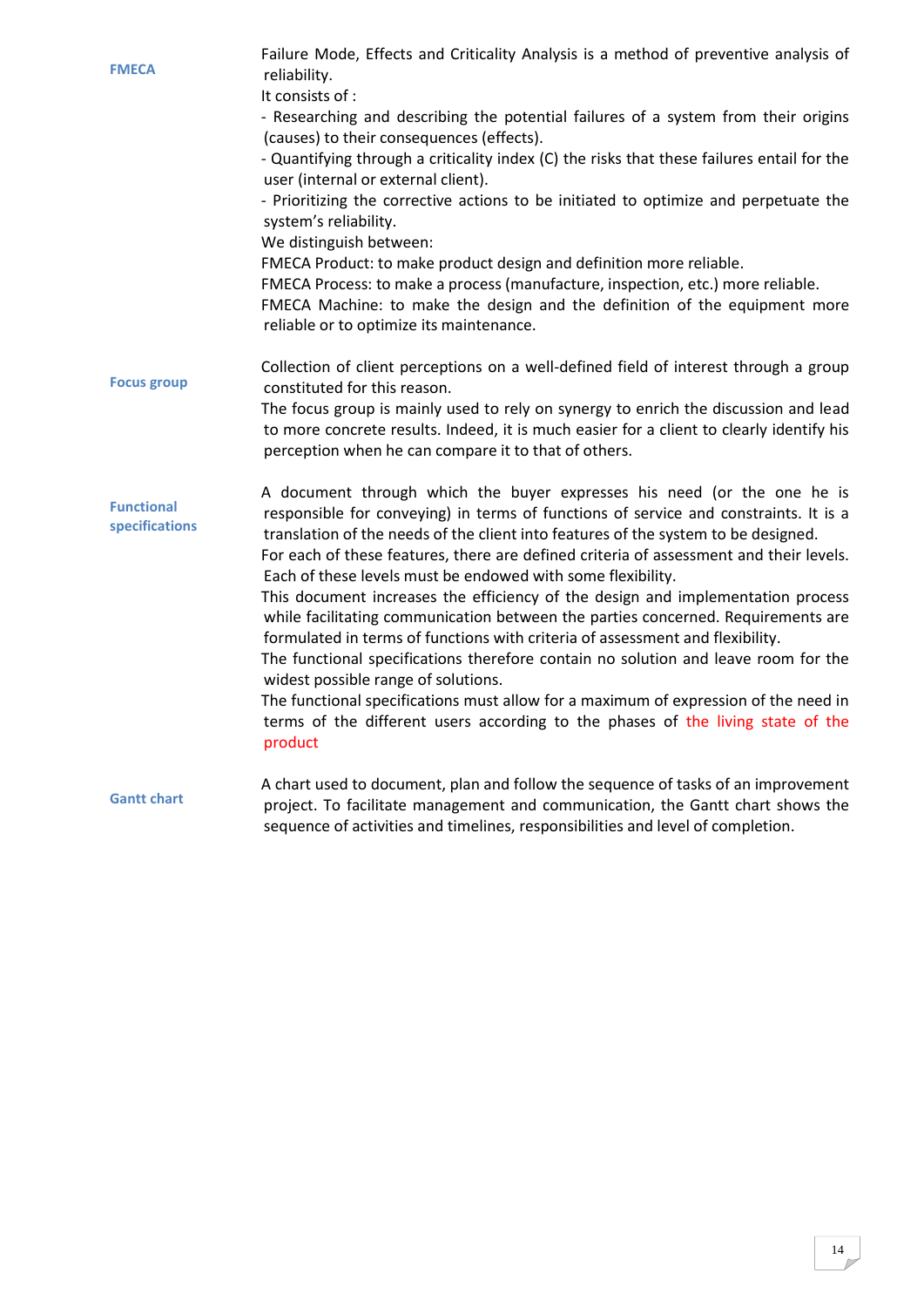<span id="page-14-4"></span><span id="page-14-3"></span><span id="page-14-2"></span><span id="page-14-1"></span><span id="page-14-0"></span>

| <b>Good manufacturing</b><br>practices (GMP) | Good manufacturing practices are one component of quality assurance. They<br>guarantee that the products are manufactured and checked in a consistent manner<br>and in accordance with the quality standards appropriate for their use and as<br>required by the marketing authorization.<br>Good manufacturing practices apply to both production and quality control.<br>The basic GMP requirements are:<br>- every manufacturing process has to be clearly defined and systematically revised in<br>the light of experience; it must be demonstrated that the process is capable of<br>repeatedly producing products meeting their specifications;<br>- critical manufacturing steps and all major modifications are validated;<br>- all means necessary for the implementation of GMP are provided, including:<br>° suitably trained and qualified personnel;<br>° suitable and sufficiently spacious premises;<br>° adequate equipment and services;<br>° correct products, containers and labels;<br>° approved procedures and instructions;<br>° adequate storage and means of transport;<br>- the instructions and procedures are written in an appropriate style and use a clear,<br>unambiguous vocabulary, particularly suited to the means provided;<br>- operators are trained to implement procedures properly;<br>- readings are made manually or with recording equipment during manufacture; |
|----------------------------------------------|---------------------------------------------------------------------------------------------------------------------------------------------------------------------------------------------------------------------------------------------------------------------------------------------------------------------------------------------------------------------------------------------------------------------------------------------------------------------------------------------------------------------------------------------------------------------------------------------------------------------------------------------------------------------------------------------------------------------------------------------------------------------------------------------------------------------------------------------------------------------------------------------------------------------------------------------------------------------------------------------------------------------------------------------------------------------------------------------------------------------------------------------------------------------------------------------------------------------------------------------------------------------------------------------------------------------------------------------------------------------------------------------------------------|
|                                              | they prove that all the steps required by the procedures have indeed been followed<br>and that, both qualitatively and quantitatively, the product obtained conforms to its<br>specifications. Any significant deviations are recorded in detail and examined to<br>remedy them;<br>- production and distribution (marketing) records are maintained in order to trace<br>the complete history of a batch; they are written clearly and are easily accessible;<br>- the distribution of products carries a minimum of risk to their quality;<br>- a product-recall system is created in case it becomes necessary to recall a product<br>batch;                                                                                                                                                                                                                                                                                                                                                                                                                                                                                                                                                                                                                                                                                                                                                               |
|                                              | - complaints concerning the marketed products are examined, the causes of the<br>manufacturing defects sought and the appropriate measures taken, not only with<br>regard to the defective product itself but also with a view to preventing the<br>recurrence of these defects.                                                                                                                                                                                                                                                                                                                                                                                                                                                                                                                                                                                                                                                                                                                                                                                                                                                                                                                                                                                                                                                                                                                              |
| <b>HACCP</b>                                 | Hazard Analysis and Critical Control Points.<br>Method of identifying and controlling hygiene risks in order to comply with<br>European directives and French laws. A must for food security.<br>Implementation of a plan to prevent and monitor food safety risks.                                                                                                                                                                                                                                                                                                                                                                                                                                                                                                                                                                                                                                                                                                                                                                                                                                                                                                                                                                                                                                                                                                                                           |
| <b>Histogram</b>                             | Graphical representation of a series of data to visualize the type of distribution, the<br>central tendency and their dispersion.<br>The histogram is usually in the form of a bar graph representing the frequencies of a<br>series of data divided into several classes or cells.                                                                                                                                                                                                                                                                                                                                                                                                                                                                                                                                                                                                                                                                                                                                                                                                                                                                                                                                                                                                                                                                                                                           |
| <b>Human error</b>                           | An error whose immediate cause is one or more of the following human factors:<br>poor knowledge or misuse of a procedure, non-use of available data, non-search for<br>relevant data, and misuse of available data due to lack of knowledge.                                                                                                                                                                                                                                                                                                                                                                                                                                                                                                                                                                                                                                                                                                                                                                                                                                                                                                                                                                                                                                                                                                                                                                  |
| <b>Idea flow</b>                             | Coming up with ideas and organizing them to discover new avenues.<br>Taking the form of a relationship diagram, the idea flow is a natural adjunct to<br>brainstorming because it involves a non-linear process compatible with the natural<br>functioning of the brain: exploring ideas and then categorizing and linking them.                                                                                                                                                                                                                                                                                                                                                                                                                                                                                                                                                                                                                                                                                                                                                                                                                                                                                                                                                                                                                                                                              |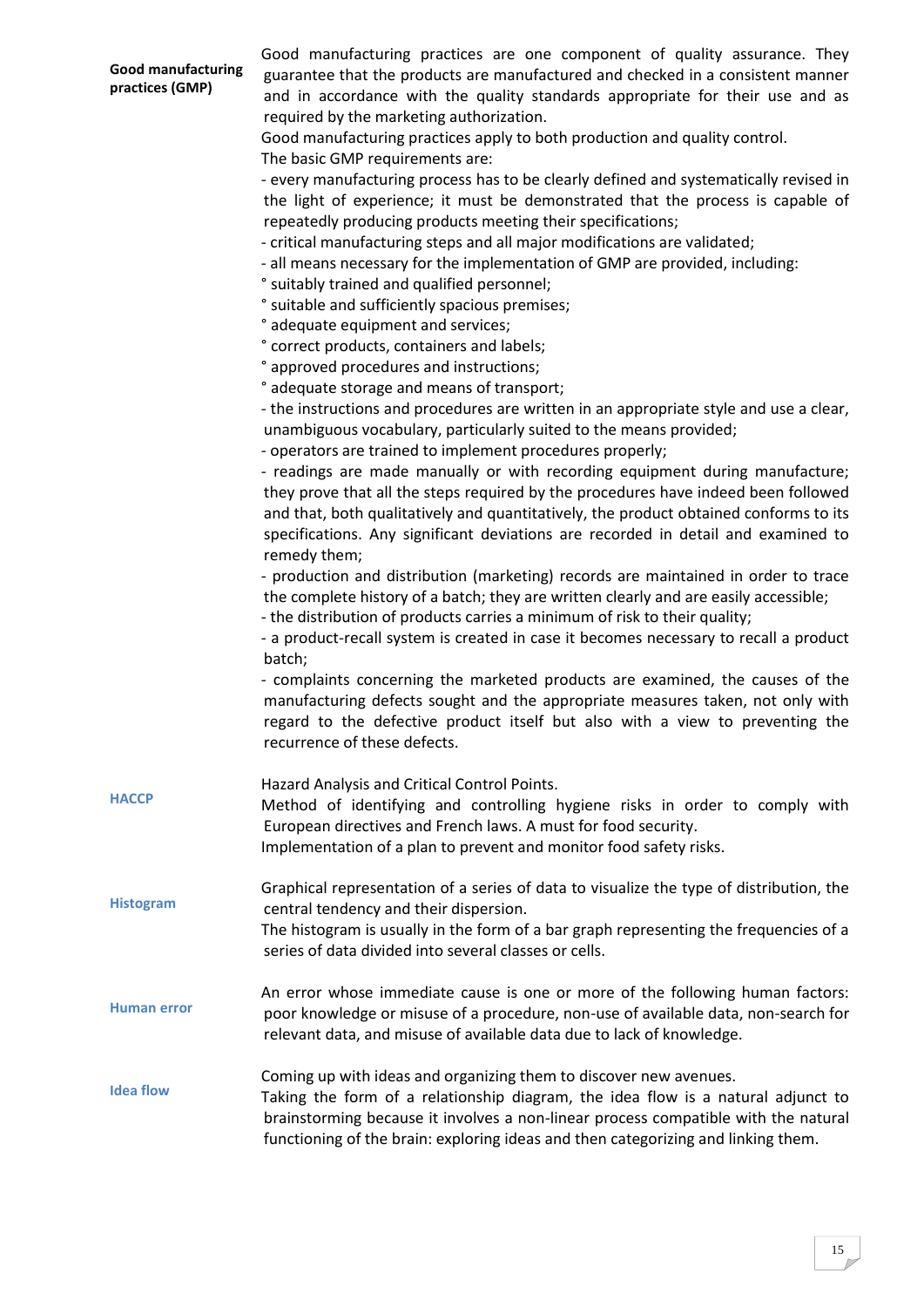<span id="page-15-12"></span><span id="page-15-11"></span><span id="page-15-10"></span><span id="page-15-9"></span><span id="page-15-8"></span><span id="page-15-7"></span><span id="page-15-6"></span><span id="page-15-5"></span><span id="page-15-4"></span><span id="page-15-3"></span><span id="page-15-2"></span><span id="page-15-1"></span><span id="page-15-0"></span>**Indicator** Objective data describing a situation from a strictly quantitative point of view. It indicates a result. An indicator is used to measure the difference between the expected result and the result obtained. An indicator must be easy to use. All the indicators (the measurement) are grouped together in a document called the 'dashboard'. An indicator is a decision-making tool and makes it possible to measure the effectiveness of an implemented mechanism. **Indicator relevance**  Actual capacity of an indicator to show improvements caused by procedural or structural changes. Example of irrelevance: an indicator of a result that cannot be improved by a procedural or structural modification. **Indicator reliability**  The actual capacity of an indicator to detect precisely and consistently the events it is supposed to detect. **Indicator validity**  Overall characteristic of an indicator including sensitivity and specificity. A valid indicator actually measures what it is supposed to measure theoretically; i.e., no false positives and no false negatives. **Information** Significant data. **Information monitoring** Structuring the active monitoring of the environment in order to optimize the use of the growing mass of information. Focused on the business objectives of the company, information monitoring enables the collection, routing and processing of information so as to facilitate decision making in order to develop competitive advantages. **Infrastructure** System of facilities, equipment and services necessary for the operation of an organization. **Inspection** An action to measure, examine, test or gauge one or more characteristics of an entity and to compare the results with the specified requirements to determine conformance for each of these characteristics. **Interested party** Person or group of persons with an interest in the functioning or success of an organization. **[Interpretation](#page-15-9)** Action carried out by the laboratory, in response to the question asked, to explain and/or assign meaning to data on the basis of the results obtained or professional judgment. **Involvement** Manifestation of the willingness of an individual or entity to participate in solving a problem or undertaking a project. It must be expressed in accordance with predetermined objectives. **Ishikawa diagram** Diagram in the form of a fishbone that represents in a hierarchical way the various causes that can be at the origin of a dysfunction. Also called a cause-and-effect diagram. **ISO** The International Organization for Standardization (ISO) is an international standardization body composed of representatives of national standardization organizations from 157 countries. Created in 1947, the ISO has a mandate to produce international standards, called ISO standards, in the industrial and commercial fields.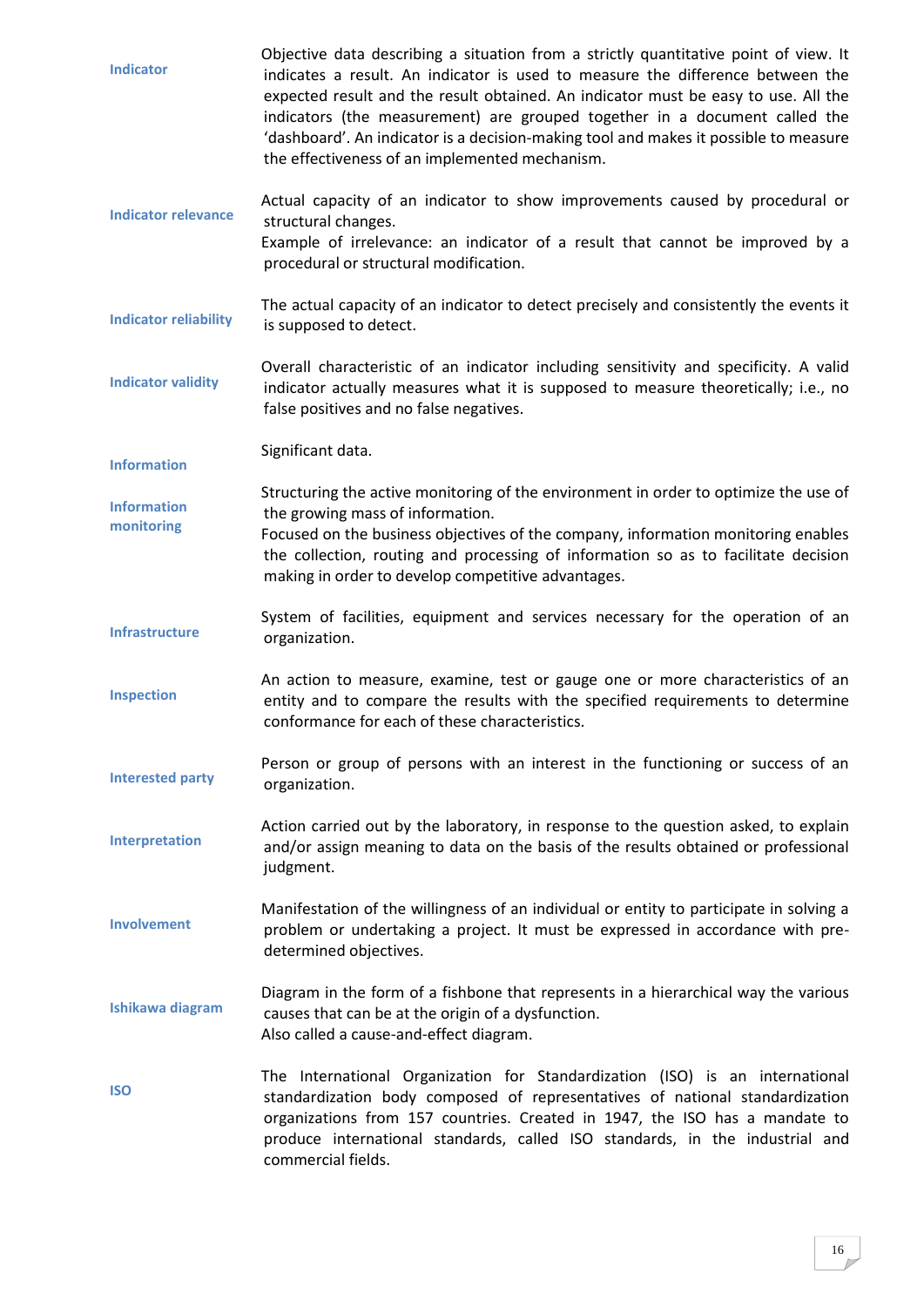<span id="page-16-6"></span><span id="page-16-5"></span><span id="page-16-4"></span><span id="page-16-3"></span><span id="page-16-2"></span><span id="page-16-1"></span><span id="page-16-0"></span>

| Just in time (JIT)             | A way of organizing the supplier-to-customer chain to maximize the flexibility and<br>responsiveness of the company while reducing stocks to an optimal level.<br>In just-in-time supply chains, it is the client who triggers production in order to<br>receive the order at the right time, without the need for unnecessary storage. Just-<br>in-time philosophy encompasses four main principles:                                                                                                                                                                                                                                                                                |
|--------------------------------|--------------------------------------------------------------------------------------------------------------------------------------------------------------------------------------------------------------------------------------------------------------------------------------------------------------------------------------------------------------------------------------------------------------------------------------------------------------------------------------------------------------------------------------------------------------------------------------------------------------------------------------------------------------------------------------|
|                                | - Produce in required quantities,<br>- Maintain industrial flexibility,<br>- Maintain minimal stocks,<br>- Eliminate wastage.                                                                                                                                                                                                                                                                                                                                                                                                                                                                                                                                                        |
| <b>Kaizen</b>                  | A Japanese technique for improving quality or the manufacturing process based on<br>the sum of minor adjustments or improvements that every worker can propose to<br>implement at his or her workstation. In this way, a culture of continuous<br>improvement throughout the organization is developed and sustained.<br>Kaizen relies on the integration of a structure of improvement within the daily<br>management process. This approach involves everyone's participation in reducing<br>and eliminating the causes of losses within processes and in the organization. The<br>organization can thus achieve ever more stringent objectives of cost, quality and<br>deadlines. |
| <b>Knowledge</b><br>management | Facilitating the development of individual and collective knowledge and skills,<br>guiding the development of knowledge, linking individual learning with group<br>practices, facilitating knowledge transfer and fostering the development of key<br>skills.<br>Knowledge management achieves these goals by facilitating the implementation of<br>an organizational structure and by implementing a range of methods and<br>techniques.                                                                                                                                                                                                                                            |
| <b>Latent error</b>            | Error whose effects take time to become apparent, as opposed to active errors.<br>Latent errors are likely to be prevented by an analysis of the root causes (often<br>system errors), even if the effect is triggered by an immediate cause (human error).                                                                                                                                                                                                                                                                                                                                                                                                                          |
| <b>Leader</b>                  | The person who shows the way forward.                                                                                                                                                                                                                                                                                                                                                                                                                                                                                                                                                                                                                                                |
| Leadership                     | The action of leading a group of people or an organization, or the ability to do this.<br>Leadership implies the ability to elicit willingness and commitment from others.                                                                                                                                                                                                                                                                                                                                                                                                                                                                                                           |
| Life-cycle cost<br>analysis    | Financially evaluating the cost of acquiring a product by considering its entire life<br>cycle.<br>Unlike a cost-of-purchase valuation, life-cycle analysis takes into account all costs<br>pertaining to:<br>- establishing the relationship with the supplier,<br>- acquisition of the product,<br>- after sales service,<br>- recycling or disposal of the product.<br>In this way, false economies based on the sole analysis of the purchase price are<br>avoided.                                                                                                                                                                                                              |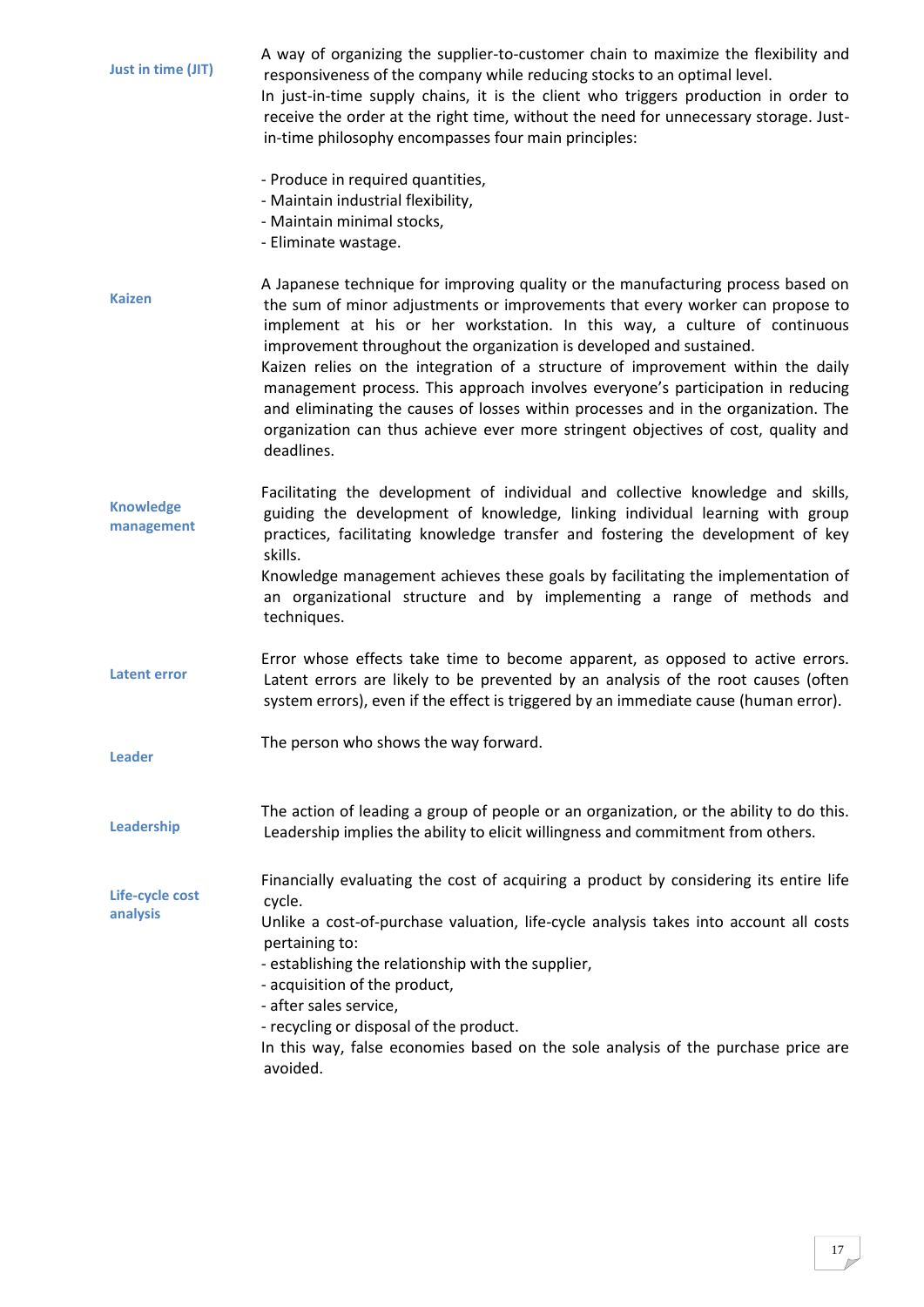<span id="page-17-7"></span><span id="page-17-6"></span><span id="page-17-5"></span><span id="page-17-4"></span><span id="page-17-3"></span><span id="page-17-2"></span><span id="page-17-1"></span><span id="page-17-0"></span>

| <b>Listening to clients</b><br>continuously         | Creating a communication channel between the organization and its clients. The<br>organization is, in this way, constantly connected to the current and future needs of<br>the clients.<br>Communication opportunities are not usually lacking in an organization, but there is<br>a need for a comprehensive strategy to coordinate activities, organize data<br>collection, identify market trends and opportunities, identify opportunities for<br>improvement, and identify problems at the source. |
|-----------------------------------------------------|---------------------------------------------------------------------------------------------------------------------------------------------------------------------------------------------------------------------------------------------------------------------------------------------------------------------------------------------------------------------------------------------------------------------------------------------------------------------------------------------------------|
| <b>Management</b>                                   | Person or group of persons who direct and control an organization at its highest<br>level.                                                                                                                                                                                                                                                                                                                                                                                                              |
| <b>Management by</b><br>process                     | A way of management that focuses on improving corporate performance by<br>managing and optimizing a company's business processes. For an organization, it<br>consists of:                                                                                                                                                                                                                                                                                                                               |
|                                                     | - Identifying the processes and activities that comprise them;<br>- Describing them;<br>- Specifying the actors;                                                                                                                                                                                                                                                                                                                                                                                        |
|                                                     | - Designating their 'owner' (one who steers the process);<br>- Defining the steering mechanisms;                                                                                                                                                                                                                                                                                                                                                                                                        |
|                                                     | - Improving processes and their activities on an ongoing basis.                                                                                                                                                                                                                                                                                                                                                                                                                                         |
| <b>Management by</b><br>wandering<br>around (MBWA)  | A style of business management which involves managers wandering around, in an<br>unstructured manner, through the workplaces, at random, to check with<br>employees, equipment, or on the status of ongoing work. In this way, employees<br>are mobilized by showing them the importance of their work.<br>This technique also makes it possible to involve the members of the management                                                                                                              |
|                                                     | and to make them aware of the day-to-day problems that the employees have to<br>encounter.                                                                                                                                                                                                                                                                                                                                                                                                              |
|                                                     | If management takes the time to meet employees in their workplaces, the<br>employees will feel valued and important, and productivity will indirectly increase.<br>This seemingly simple technique creates a vital link between the objectives of<br>management and their implementation by employees.                                                                                                                                                                                                  |
| <b>Management review</b>                            | A planned meeting that takes place within a given organization during which a<br>formal evaluation of the status and adequacy of the quality system takes place in<br>relation to the quality policy and its objectives. The management review is a<br>requirement of many management standards.                                                                                                                                                                                                        |
| <b>Management</b><br>system                         | A system to establish policy and objectives and to achieve these objectives.                                                                                                                                                                                                                                                                                                                                                                                                                            |
| <b>Manufacturing</b><br>resources planning          | A method for the effective planning of all resources of a manufacturing company. It<br>involves planning and scheduling the resources required for production resulting<br>from the client's request.                                                                                                                                                                                                                                                                                                   |
| (MRP <sub>2</sub> )                                 | Unlike MRP 1, MRP 2 systems have the advantage of operating in a closed loop,<br>which makes it possible to follow the production and to readjust production plans<br>continuously.                                                                                                                                                                                                                                                                                                                     |
|                                                     | In addition, MRP 2 makes it possible to manage all the resources needed to convert<br>materials into finished products.                                                                                                                                                                                                                                                                                                                                                                                 |
| <b>Material</b><br>requirements<br>planning (MRP 1) | Planning and scheduling the flow of materials according to demand priorities.<br>Based on actual needs or estimated demand for finished products and their<br>nomenclature, the production master plan is transformed into a supply plan.<br>Each production unit (including the supplier) can thus know how many components<br>will be needed and when they will be needed.                                                                                                                            |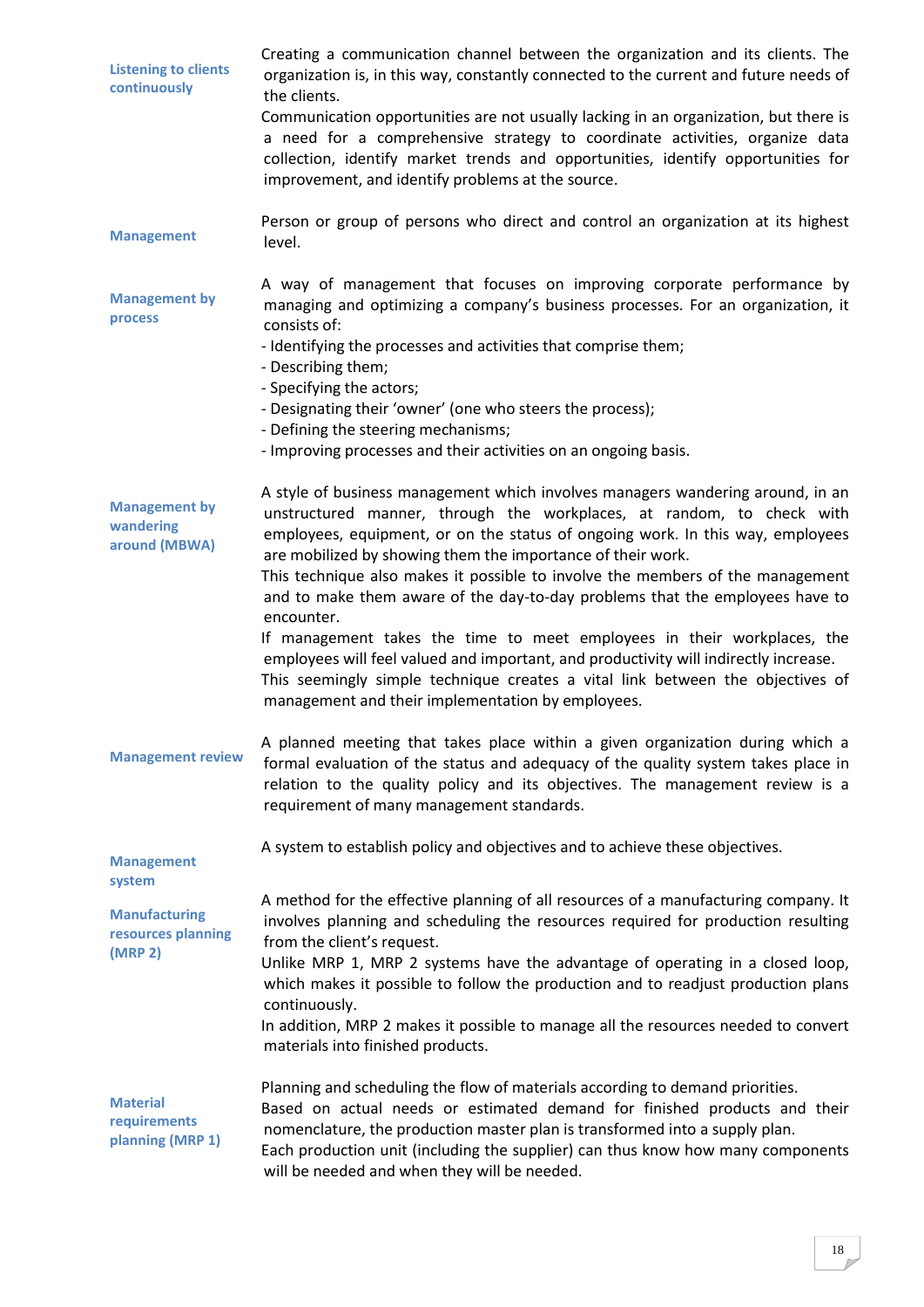<span id="page-18-10"></span><span id="page-18-9"></span><span id="page-18-8"></span><span id="page-18-7"></span><span id="page-18-6"></span><span id="page-18-5"></span><span id="page-18-4"></span><span id="page-18-3"></span><span id="page-18-2"></span><span id="page-18-1"></span><span id="page-18-0"></span>

| <b>Measurement</b><br>control system          | A set of correlated or interactive elements required to perform metrological<br>confirmation and continuous monitoring of measurement processes.                                                                                                                                                                                                                                                                                                                                                                                                                   |
|-----------------------------------------------|--------------------------------------------------------------------------------------------------------------------------------------------------------------------------------------------------------------------------------------------------------------------------------------------------------------------------------------------------------------------------------------------------------------------------------------------------------------------------------------------------------------------------------------------------------------------|
| <b>Measurement</b><br>equipment               | Measuring instrument, software, measurement standard, reference material or<br>auxiliary apparatus or combination thereof necessary for carrying out a<br>measurement process. Measurement equipment generally has several metrological<br>characteristics.                                                                                                                                                                                                                                                                                                        |
| <b>Method</b>                                 | A reasonably complete set of rules and criteria to establish a precise and repeatable<br>way of accomplishing a task and achieving the desired results.                                                                                                                                                                                                                                                                                                                                                                                                            |
| <b>Method of</b><br>organization              | Establishing and maintaining a work environment conducive to quality.                                                                                                                                                                                                                                                                                                                                                                                                                                                                                              |
| <b>Methodology</b>                            | 'Abstract' level of a science whose scope covers all the elements involved in the<br>materialization of a method.<br>Often used in the sense of a set of methods, principles, procedures and standards<br>used to define a synthesis of approaches for developing a project.                                                                                                                                                                                                                                                                                       |
| <b>Metrological</b><br>characteristic         | A distinctive feature that can influence the results of a measurement. Metrological<br>characteristics may be subject to calibration.                                                                                                                                                                                                                                                                                                                                                                                                                              |
| <b>Metrological</b><br>confirmation           | Set of operations required to ensure that a measuring instrument meets the<br>requirements for its intended use. Metrological confirmation usually includes<br>calibration or verification, any required adjustments or repairs and recalibration,<br>comparison with metrological requirements for the intended use of the measuring<br>equipment, and any required locking and labelling.<br>Metrological confirmation shall not be considered complete until the suitability of<br>the measuring equipment for the intended use is demonstrated and documented. |
| <b>Metrological</b><br>function               | This function is responsible for organizing defining and implementing the<br>measurement control system.                                                                                                                                                                                                                                                                                                                                                                                                                                                           |
| <b>Metrology</b>                              | Management of the preparation and execution of measurement operations to<br>ensure measurement results, their traceability and the determination of their level<br>of uncertainty.<br>Metrology makes it possible to choose the measurement method and instrument<br>appropriate to the level of precision sought. More generally, it is defined as the<br>science of measurements and concerns the theoretical and practical aspects of the<br>measurement operations of any organization.                                                                        |
| <b>Mobilization</b><br>through<br>empowerment | Creation of a mobilizing environment in order to give everyone a sense of ownership<br>of the success of the organization.<br>When projects, participation structures and work environments are guided by the<br>principle of empowerment and employees are given the necessary tools, everyone<br>feels that they are contributing to the organization as a whole. The benefits are<br>numerous: increased flexibility, reduced supervision requirements, lowered costs, a<br>considerable increase in employee involvement, etc.                                 |
| <b>Model</b>                                  | Technique of simulation to represent, with a certain level of abstraction, the<br>structure of a system in order to anticipate its results.                                                                                                                                                                                                                                                                                                                                                                                                                        |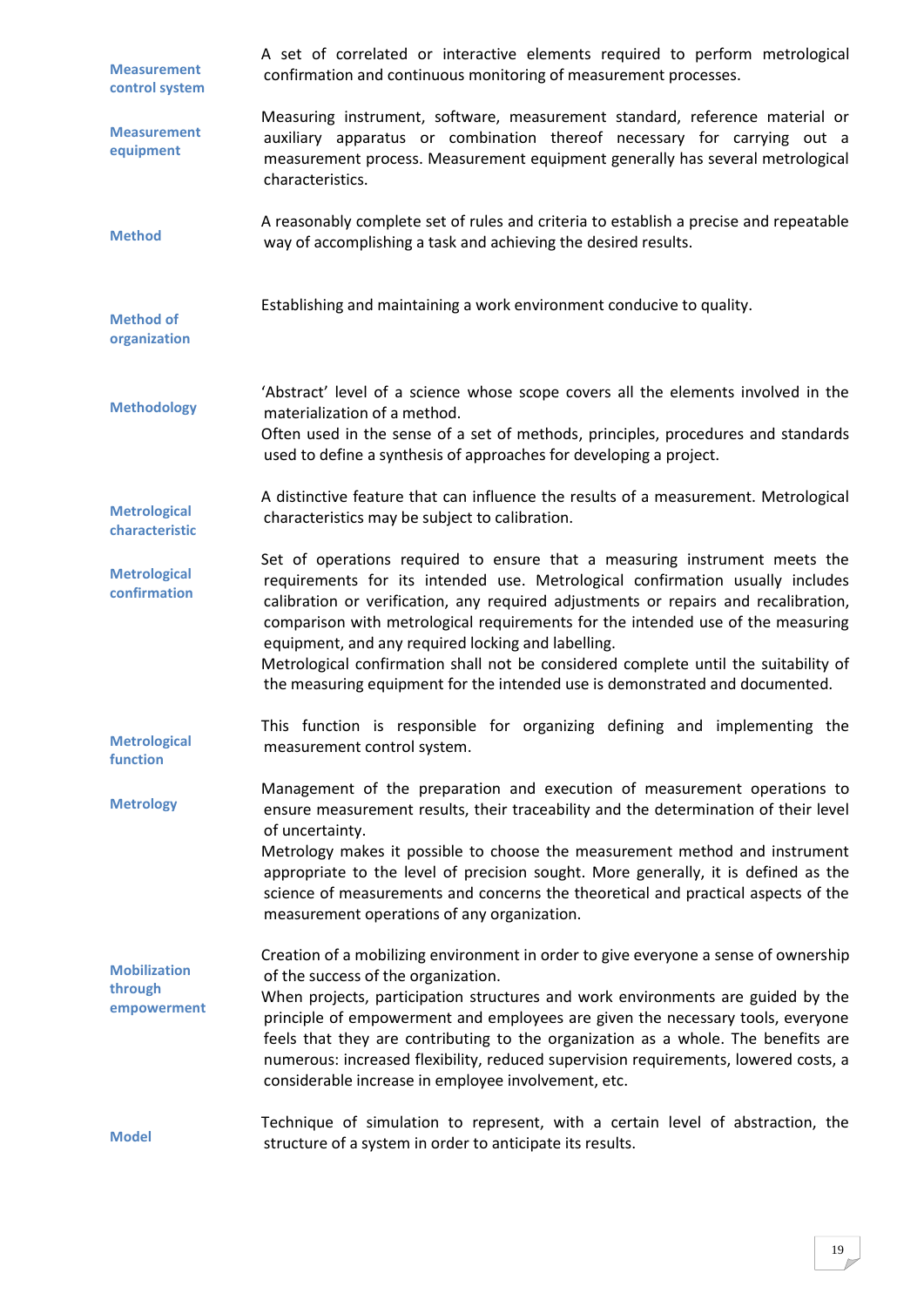<span id="page-19-10"></span><span id="page-19-9"></span><span id="page-19-8"></span><span id="page-19-7"></span><span id="page-19-6"></span><span id="page-19-5"></span><span id="page-19-4"></span><span id="page-19-3"></span><span id="page-19-2"></span><span id="page-19-1"></span><span id="page-19-0"></span>

| <b>Murphy's Law</b>                           | This 'law' is often expressed as: Anything that can go wrong will go wrong. In a<br>programme, when among one of the many logical possibilities tested, there is still<br>an untested path and it can lead to a catastrophe, it is to be expected that this<br>catastrophe will take place.                                                                                                                                                              |
|-----------------------------------------------|----------------------------------------------------------------------------------------------------------------------------------------------------------------------------------------------------------------------------------------------------------------------------------------------------------------------------------------------------------------------------------------------------------------------------------------------------------|
|                                               | Another interpretation is based on the observation that a pessimistic analysis of a<br>situation and its evolution is reflected in defeatist behaviour and thus has every<br>chance of coming true. At the same time, this result justifies the defeatism or the<br>negativism that happens to be at its origin.                                                                                                                                         |
| <b>Mystery client</b>                         | Mystery clients are 'clients' trained to observe service operations through the eyes<br>of the client. To this end, they rely on a set of well-targeted assessment points to<br>collect customer service quality data.<br>In this way, the enterprise gains a working knowledge of client perception, which<br>makes it possible to orient improvement activities to better meet needs and<br>expectations.                                              |
| <b>Need</b>                                   | What is required or desired by the user.<br>This need may be 'expressed or implied, avowed or unacknowledged, latent or<br>potential'. It is in fact this need of the user that is at the origin of the producer's<br>intention to design and produce a product. But this need must be characterized and<br>translated in the form of functions to be fulfilled by the product or service<br>(functional specifications). This need has to be validated. |
| <b>Non-conformance</b>                        | Deviation from a specified requirement of an entity's procedures or system of<br>operation.                                                                                                                                                                                                                                                                                                                                                              |
| <b>Non-conformance</b><br>handling            | Action to be taken on a non-conforming entity with a view to resolving the non-<br>conformance.                                                                                                                                                                                                                                                                                                                                                          |
| <b>Non-conforming</b><br>work                 | Work is non-conforming if any aspect of the analysis or analysis report fails to meet<br>one or more of the existing procedures or client requirements.                                                                                                                                                                                                                                                                                                  |
| <b>Non-quality cost</b><br>(NQC)              | Quantifying the costs of planning and managing the quality system.<br>By quantifying the costs of different categories (prevention, evaluation, internal and<br>external failures), the costs associated with each of these categories can be better<br>allocated and thus the total costs of non-quality can be optimized.                                                                                                                              |
| <b>Objectives</b>                             | Aim or result which one proposes to achieve by implementing the appropriate<br>means to achieve it. An objective must have six essential characteristics. It must be<br>realistic, attainable, specific, measurable, time-bound, and ambitious.                                                                                                                                                                                                          |
| <b>Operational security</b><br><b>Opinion</b> | The set of properties that describe availability and the factors that it depends upon:<br>reliability, maintainability and maintenance logistics.<br>Views resulting from an analysis or evaluation, in response to the question asked<br>and not having force of a decision, formulated by the laboratory on the basis of<br>results obtained and in the current state of knowledge.                                                                    |
| <b>Organization</b>                           | (1) Company, firm, enterprise or institution or part thereof, with limited liability or<br>other status, whether public or private, with its own functional and administrative<br>structure.<br>(2) Responsibility, hierarchical relationships and relationships arranged according to<br>a structure that enables an entity to perform its functions.                                                                                                   |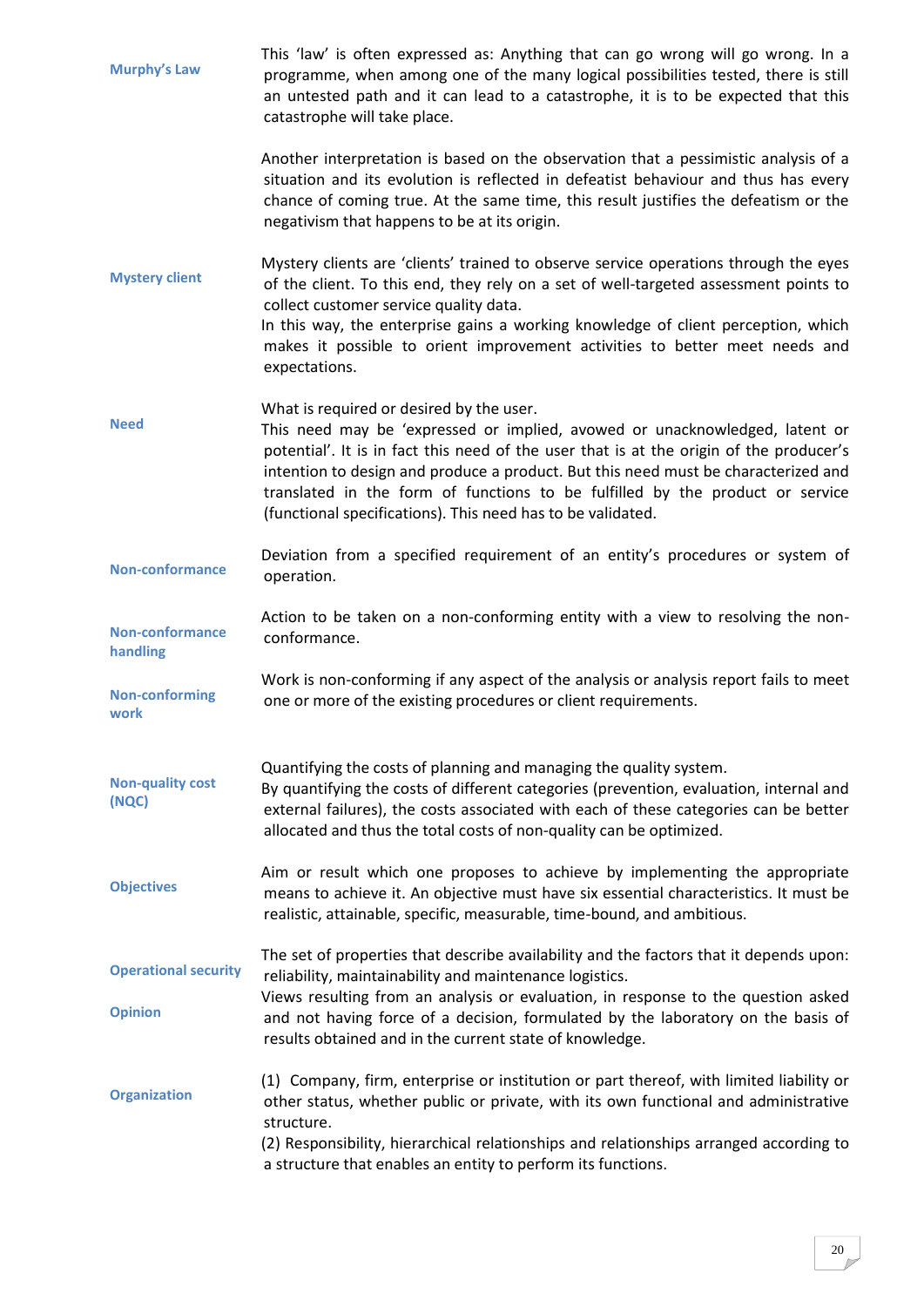<span id="page-20-9"></span><span id="page-20-8"></span><span id="page-20-7"></span><span id="page-20-6"></span><span id="page-20-5"></span><span id="page-20-4"></span><span id="page-20-3"></span><span id="page-20-2"></span><span id="page-20-1"></span><span id="page-20-0"></span>

| <b>Pareto chart</b>                        | A graphic representation of undesirable events. It represents a series of causes or<br>problems in order to visualize their relative importance and cumulative impact. It is<br>used to focus efforts on priority problems or causes. Using a bar graph, the Pareto<br>chart can be used to perform a frequency or cost analysis according to the needs of<br>the study.<br>The Pareto chart relies on the principle of the same name: 80% of the effects are<br>due to 20% of the causes. |
|--------------------------------------------|--------------------------------------------------------------------------------------------------------------------------------------------------------------------------------------------------------------------------------------------------------------------------------------------------------------------------------------------------------------------------------------------------------------------------------------------------------------------------------------------|
| <b>Performance</b><br><b>indicators</b>    | Indicators that measure the degree of achievement of the company's objectives and<br>to follow their evolution. This eliminates perceptions and opinions in favour of<br>objective findings.                                                                                                                                                                                                                                                                                               |
| <b>Planning for change</b>                 | Preparing the company for organizational changes and maximizing the chances of<br>success.<br>Change often leads to a period of more or less comfortable imbalance, which<br>obviously generates increased resistance. It is therefore essential to go through a<br>diagnostic stage to analyze the situation to be changed and its organizational<br>context. Finally, planning itself will define the actions to be taken to introduce the<br>desired change.                            |
| <b>PRE-check</b>                           | Checking the average of a fairly stable process that is not subject to rapid drifts<br>when properly set in motion.<br>Easier to use and more visual than control charts, PRE-check is mainly used for the<br>setting up and production of small batches.                                                                                                                                                                                                                                  |
| <b>Prerequisites</b>                       | Knowledge and know-how necessary to effectively follow a training module or<br>comprehensive training (AFNOR-NFX 50-750-1).                                                                                                                                                                                                                                                                                                                                                                |
| <b>Preventative action</b>                 | Action taken to eliminate the causes of a non-conformance, a defect or of any other<br>potential adverse event to prevent them from occurring.<br>Note:                                                                                                                                                                                                                                                                                                                                    |
| <b>Problem resolution</b><br>process (PRP) | Preventive actions may require, for example, changes in procedures and systems to<br>improve quality.<br>The process of identifying the real problem and its true causes and then<br>implementing permanent solutions.<br>The PRP provides the team with a way of working that ensures that the process is<br>carried out in the right order and in the right way, without the influence of power<br>relations or discussions based on perceptions and subjective opinions.                |
| <b>Procedure</b>                           | 'A procedure is a specified way of performing an activity' (ISO 8402).<br>Description of the operations to be carried out, precautions to be taken or measures<br>to be taken in a field, directly or indirectly related to the manufacture of the<br>products concerned.                                                                                                                                                                                                                  |
| <b>Process</b>                             | A set of correlated or interactive activities that transforms inputs into outputs (ISO<br>9000:2000 standard).                                                                                                                                                                                                                                                                                                                                                                             |
| <b>Process analysis</b>                    | Analysis and review of the process so that it responds to client needs in the most<br>efficient and effective manner possible.<br>By taking help from those directly involved, a detailed analysis and graphical<br>representation of the process is carried out in order to identify activities without<br>added value for the client, while taking into account the organization's real<br>constraints.                                                                                  |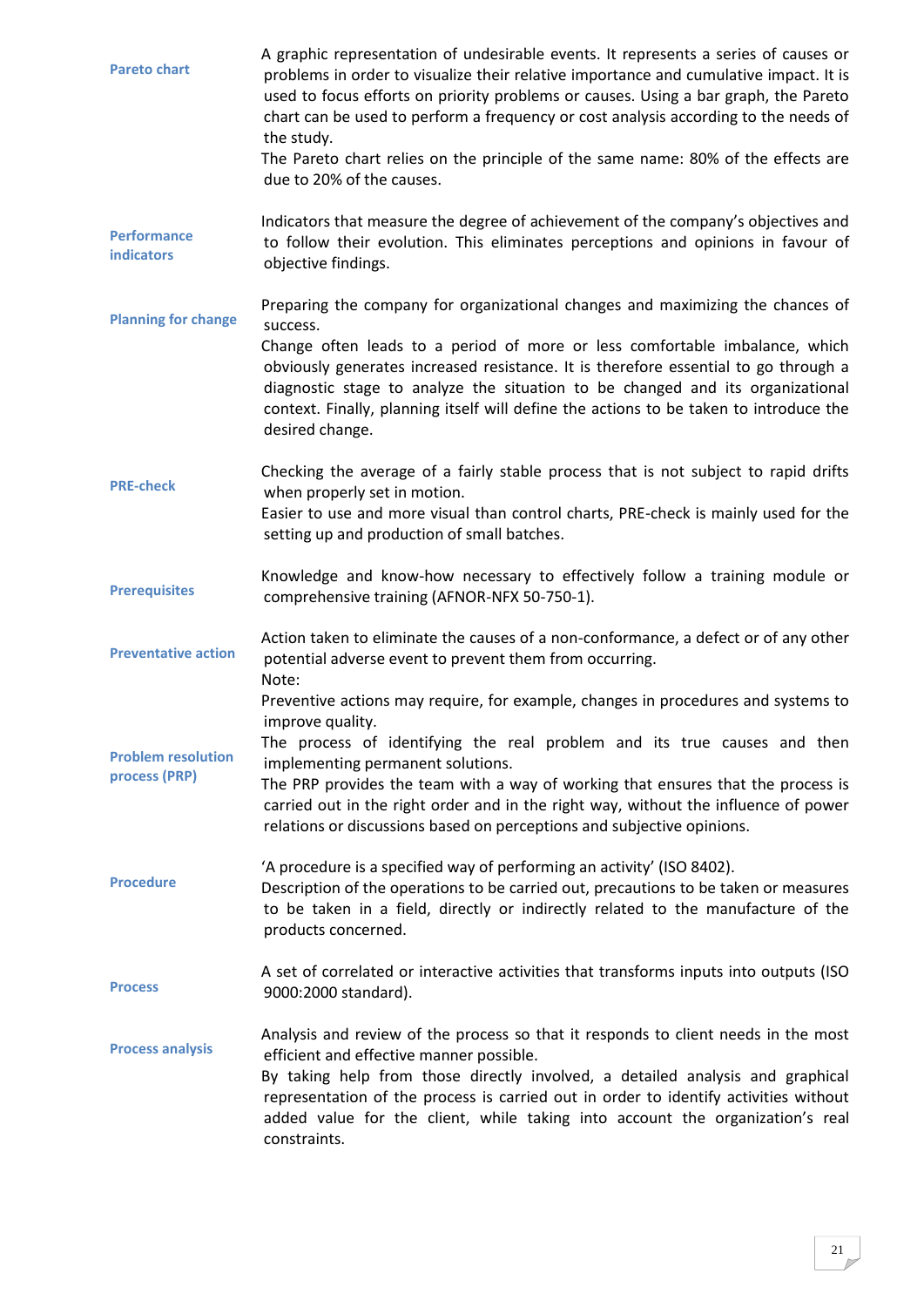<span id="page-21-9"></span><span id="page-21-8"></span><span id="page-21-7"></span><span id="page-21-6"></span><span id="page-21-5"></span><span id="page-21-4"></span><span id="page-21-3"></span><span id="page-21-2"></span><span id="page-21-1"></span><span id="page-21-0"></span>

| <b>Process managers</b>            | Managers who verify the expectation of the quality objectives based on the results<br>of the associated indicators and the target values. They improve the overall<br>efficiency of the process for which they are responsible by:<br>Identifying the most relevant indicators, in relation to the objectives set for<br>the process;<br>Ensuring the effective availability of necessary resources;<br>Verifying compliance with process input and output data;<br>Identifying risks and by identifying critical points within the process they are<br>managing. |
|------------------------------------|-------------------------------------------------------------------------------------------------------------------------------------------------------------------------------------------------------------------------------------------------------------------------------------------------------------------------------------------------------------------------------------------------------------------------------------------------------------------------------------------------------------------------------------------------------------------|
| <b>Process-based</b><br>management | Management of the company on the basis of business processes rather than<br>functions.<br>Since the processes are set up to meet client needs, this method of management<br>emphasizes their satisfaction and the complementarity and interdependence of<br>activities.<br>Process-based management also allows the deployment of performance indicators<br>that correspond better to client needs, while greatly facilitating the management of<br>internal client-supplier relationships.                                                                       |
| <b>Product</b>                     | Result of activities or processes.                                                                                                                                                                                                                                                                                                                                                                                                                                                                                                                                |
| <b>Production cell</b>             | Small centres (cells) of responsibility into which resources are reorganized in an<br>effort to increase the organization's flexibility.<br>When resources and tasks related to a product or product family are combined,<br>autonomous and flexible mini-factories are created within the plant itself.<br>Production cells integrate particularly well in a just-in-time programme that requires<br>more flexibility or in a staff mobilization programme (increased employee versatility<br>and level of knowledge).                                           |
| <b>Profit sharing</b>              | An incentivized compensation system so that employees take an active part in<br>improving the performance of the company.<br>Profit sharing involves two elements: (1) a measurement system to monitor the<br>financial performance of the company and (2) a programme of continuous<br>improvement to improve the performance of the company.<br>Naturally, the success of the program depends on the level of integration of these<br>two elements on a daily basis as well as their suitability to the values of the<br>company.                               |
| <b>Progress circle</b>             | Small ad-hoc group bringing together members of different departments to solve a<br>problem raised by the company's management. The progress circle has a limited<br>lifespan.                                                                                                                                                                                                                                                                                                                                                                                    |
| <b>Project</b>                     | A single process that consists of a set of coordinated and controlled activities with<br>start and end dates, undertaken to achieve an objective that meets specific<br>requirements, including time, cost and resource constraints.                                                                                                                                                                                                                                                                                                                              |
| <b>Protocol</b>                    | Description of techniques to be applied and/or instructions to be followed.                                                                                                                                                                                                                                                                                                                                                                                                                                                                                       |
| <b>Qualified</b>                   | Status granted to an entity when its ability to meet the specified requirements has<br>been demonstrated.                                                                                                                                                                                                                                                                                                                                                                                                                                                         |
| <b>Quality</b>                     | All the characteristics of an entity that confer on it the ability to satisfy expressed<br>and implicit needs.                                                                                                                                                                                                                                                                                                                                                                                                                                                    |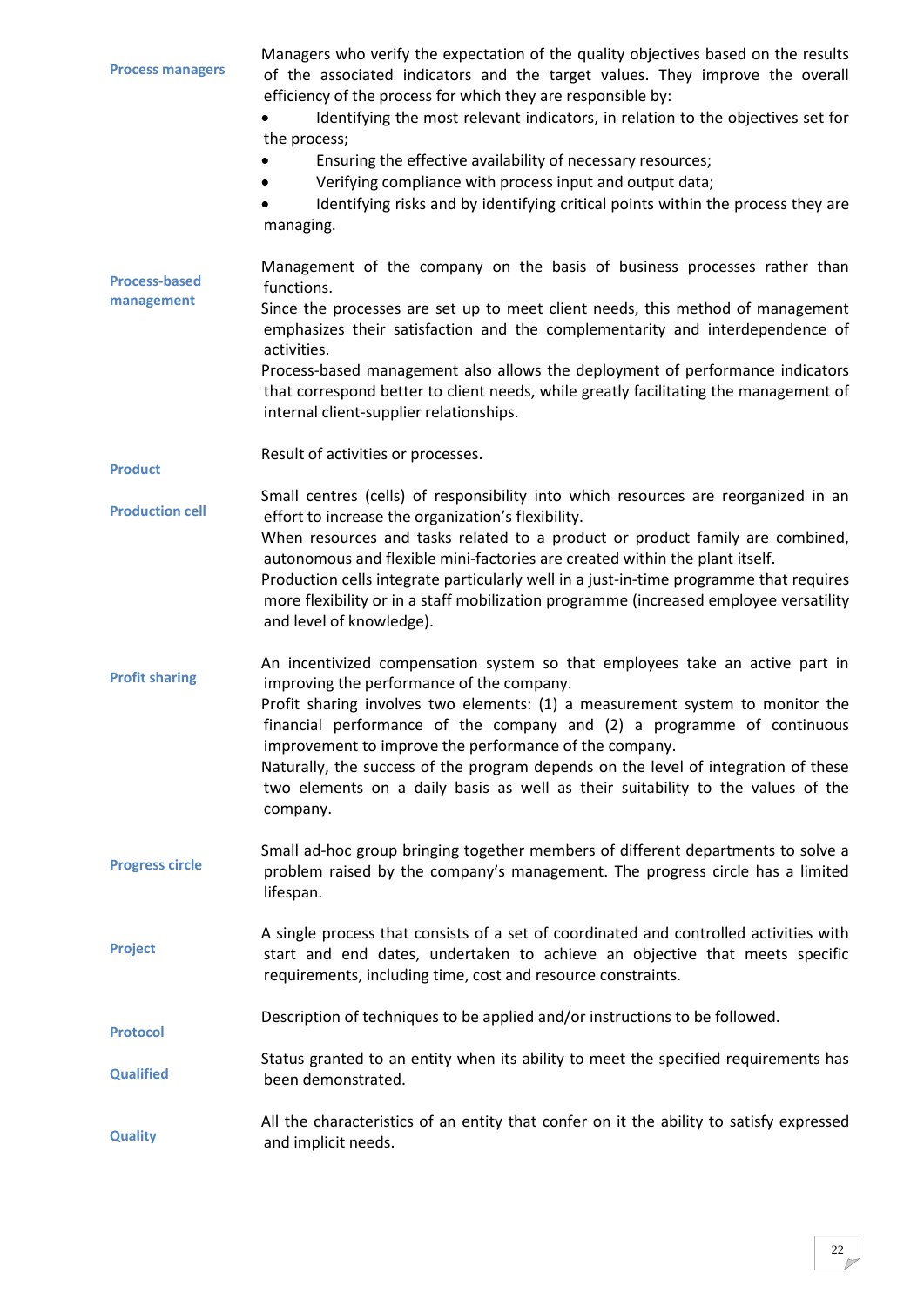<span id="page-22-9"></span><span id="page-22-8"></span><span id="page-22-7"></span><span id="page-22-6"></span><span id="page-22-5"></span><span id="page-22-4"></span><span id="page-22-3"></span><span id="page-22-2"></span><span id="page-22-1"></span><span id="page-22-0"></span>

| <b>Quality approach</b>                  | All the actions that the company takes to develop and grow through the satisfaction<br>of its clients.                                                                                                                                                                                                                                                                                                                                                                                                                                                                                                                                       |
|------------------------------------------|----------------------------------------------------------------------------------------------------------------------------------------------------------------------------------------------------------------------------------------------------------------------------------------------------------------------------------------------------------------------------------------------------------------------------------------------------------------------------------------------------------------------------------------------------------------------------------------------------------------------------------------------|
| <b>Quality assurance</b>                 | 'All those planned and systematic actions necessary to provide adequate confidence<br>that an entity, product or service will satisfy given requirements for quality' (ISO<br>8402).                                                                                                                                                                                                                                                                                                                                                                                                                                                         |
| <b>Quality assurance</b><br>manual (QAM) | The Quality Assurance Manual is a document which shares the quality system with<br>the outside world. It is in fact made available to clients as part of contractual and<br>commercial relationships and is thus used to communicate the organization's<br>commitment to quality. It also serves as an internal communication tool.                                                                                                                                                                                                                                                                                                          |
| <b>Quality assurance</b><br>model        | A standardized or selected set of quality system elements brought together to<br>satisfy quality assurance needs in a given situation.<br>A document setting out the quality policy and describing the quality system of an<br>organization.                                                                                                                                                                                                                                                                                                                                                                                                 |
| <b>Quality assurance</b><br>system       | A set of rules to measure the performance required to ensure the desired quality of<br>products and services. The goal of a quality assurance system is to help an<br>organization master its processes and obtain benefits from improvements.                                                                                                                                                                                                                                                                                                                                                                                               |
| <b>Quality audit</b>                     | 'A systematic and independent examination to determine whether quality activities<br>and related results comply with planned arrangements and whether these<br>arrangements are implemented effectively and suitable to achieve objectives' (ISO<br>8402).<br>A quality audit consists of the formal evaluation of a product, process, system or<br>even person to determine if the quality activities and related results meet the<br>established requirements.<br>The audit can be performed periodically by independent auditors in order to identify<br>deviations from a given benchmark. It sometimes leads to official certification. |
| <b>Quality audit</b><br>observation      | Finding made during a quality audit and backed up by tangible evidence.                                                                                                                                                                                                                                                                                                                                                                                                                                                                                                                                                                      |
| <b>Quality auditor</b>                   | Person qualified to undertake quality audits.                                                                                                                                                                                                                                                                                                                                                                                                                                                                                                                                                                                                |
| <b>Quality campaign</b>                  | A campaign to mobilize and sensitize staff to the organization's quality approach.<br>Embodying a strategy of improvement, the quality campaign's aim is to inform staff<br>in order to stimulate the effort towards quality, but also to gather information and<br>provide the necessary assistance to support and complement the organization's<br>quality strategy.                                                                                                                                                                                                                                                                       |
| <b>Quality</b><br>characteristic         | Intrinsic feature of a product, process, or system relative to a requirement.<br>Note: A characteristic assigned to a product, process, or system is not a quality<br>characteristic of that product, process, or system.                                                                                                                                                                                                                                                                                                                                                                                                                    |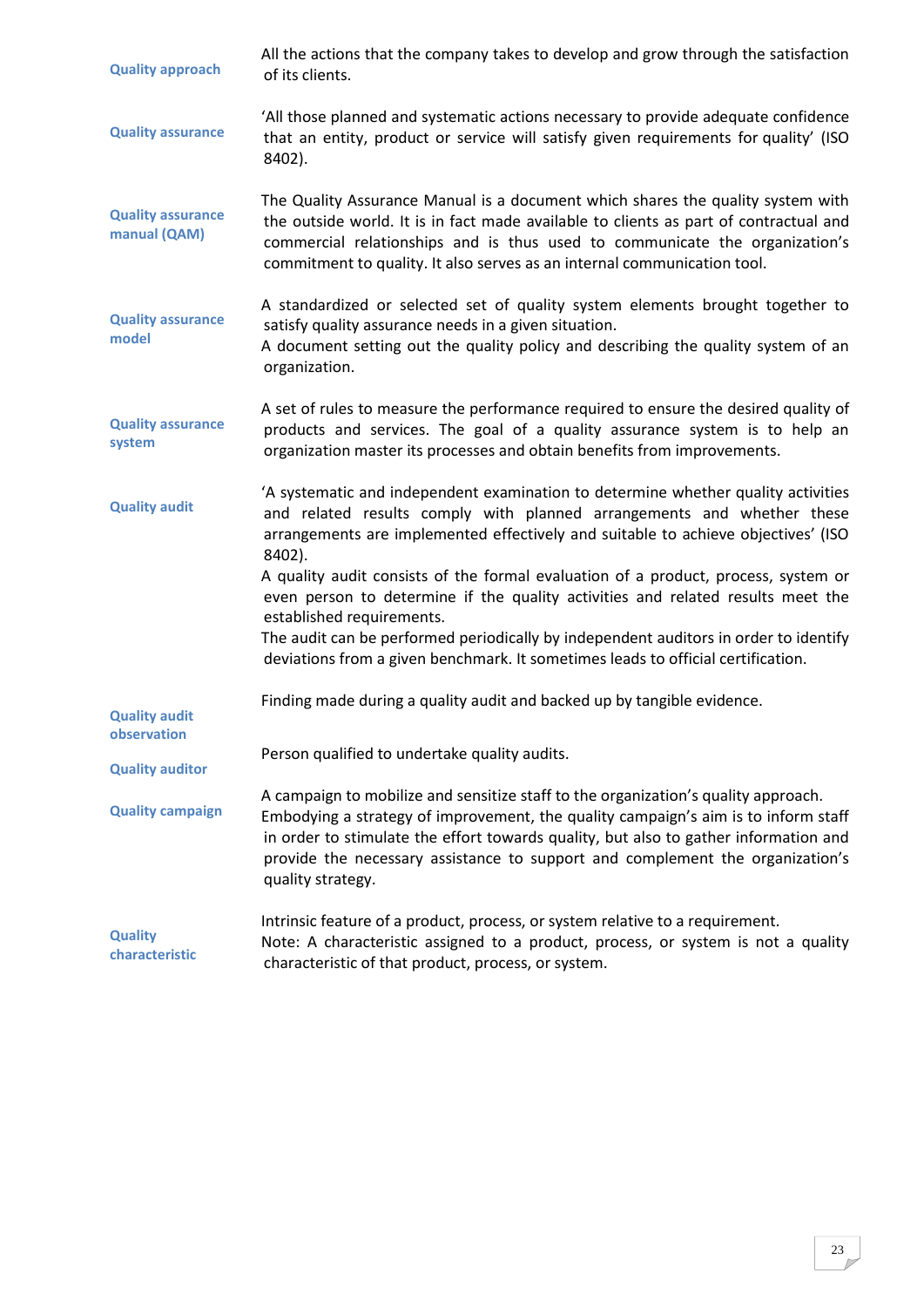<span id="page-23-1"></span><span id="page-23-0"></span>**Quality circle** Small ad-hoc group of volunteer employees set up to undertake an improvement project. The constitution of quality circles within companies is based on the traditional importance accorded to decisions made by a group when they represent the culmination of a common thought. The quality circle must meet a threefold requirement of autonomy, cohesion and convergence. The quality circle is marked by its voluntary approach based on a participatory management culture. It is the employees who decide on the improvement project that they will deal with using the problem-solving process and other quality tools. In this way, they themselves take charge of the quality of what they produce and are thus more mobilized because they have the opportunity to participate in the improvement of the enterprise and their work. On the organizational level, these principles are not neutral: • autonomy implies independence; • cohesion avoids rivalry and conflict; • convergence leads to the total involvement of group members. Applied to the life of the enterprise, these principles are reflected in a form of organization that is much more cellular than hierarchical, where the place for discussion and consensus-building forms the basis for the decision-making process. **Quality committee** A committee of quality professionals responsible for establishing the policies and plans of the quality improvement system across the entire organization. It ensures the support of senior management in the implementation of the quality system by demonstrating the seriousness of the process and consolidating the initiatives of the different quality programmes of the organization.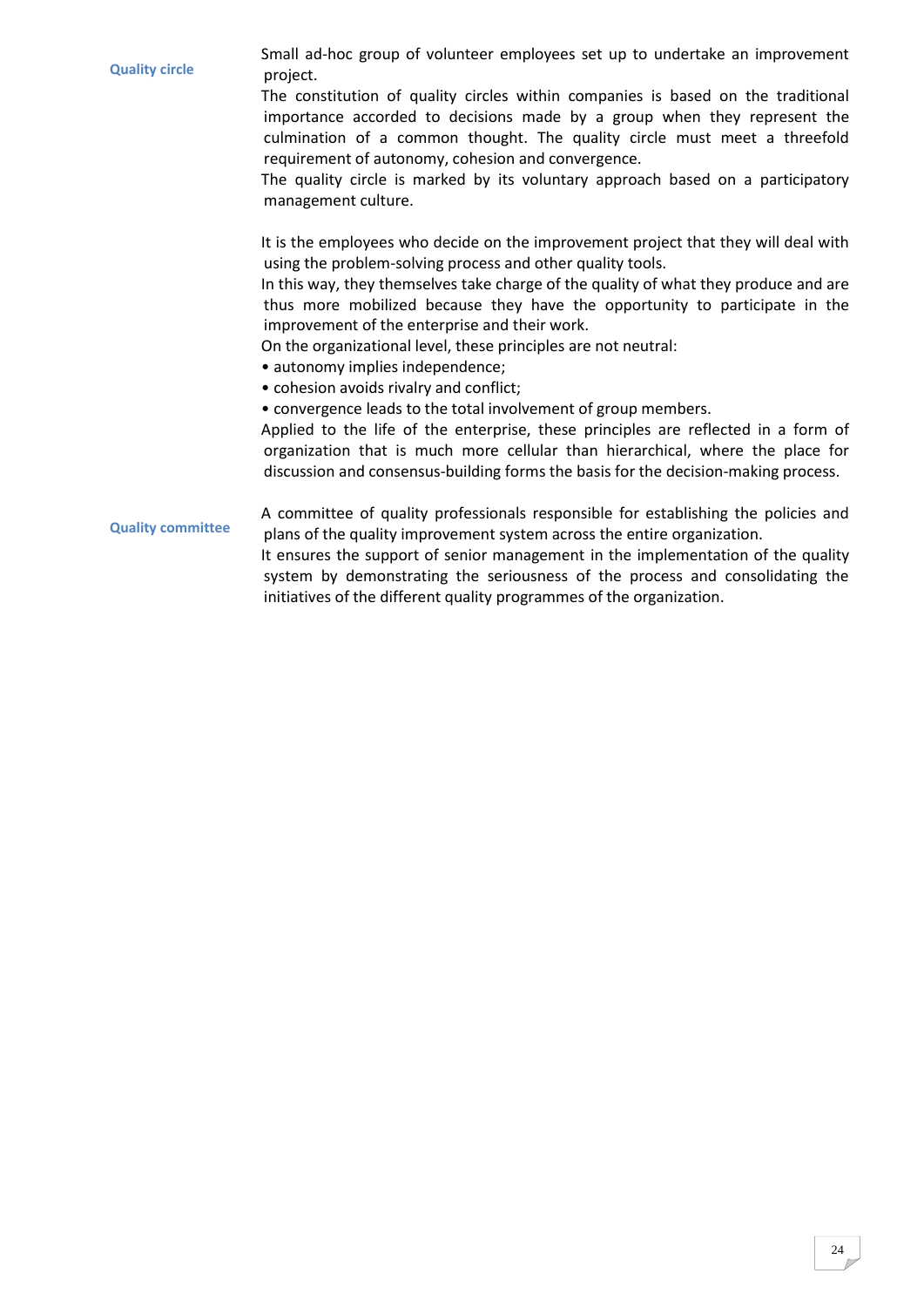<span id="page-24-4"></span><span id="page-24-3"></span><span id="page-24-2"></span><span id="page-24-1"></span><span id="page-24-0"></span>

| <b>Quality control</b>                         | operational techniques and activities ased to meet quality requirements. (150<br>8402).                                                                                                                                                                                                                                                                                                                                                                                                                                                                                                                                                                                                                                                                                                                                                                                                                                                                                                                              |
|------------------------------------------------|----------------------------------------------------------------------------------------------------------------------------------------------------------------------------------------------------------------------------------------------------------------------------------------------------------------------------------------------------------------------------------------------------------------------------------------------------------------------------------------------------------------------------------------------------------------------------------------------------------------------------------------------------------------------------------------------------------------------------------------------------------------------------------------------------------------------------------------------------------------------------------------------------------------------------------------------------------------------------------------------------------------------|
|                                                | quality control is a term that encompasses all activities that check the characteristics<br>of a product, service or entity and compare the results to the specified<br>requirements.<br>Quality control is part of good manufacturing practices. It concerns sampling,<br>specifications, testing, as well as the organization, documentation and release<br>procedures which ensure that the necessary and appropriate analyses have actually<br>been carried out and that raw materials, packing materials and products are not<br>released for use, sale or supply without their quality being deemed satisfactory.                                                                                                                                                                                                                                                                                                                                                                                              |
|                                                | The basic requirements for quality control are:<br>- adequate facilities, trained personnel and authorized procedures are available for<br>the sampling, testing and analysis of raw materials, packing materials, intermediate,<br>bulk and finished products and, where appropriate, the monitoring of<br>environmental parameters with respect to good manufacturing practices;<br>- samples of raw materials, packing materials, intermediate, bulk and finished<br>products are taken, by approved methods, by quality-control staff;<br>- the inspection and testing methods are validated;<br>- readings are made manually or by recording equipment. They demonstrate that<br>the procedures required for sampling, monitoring and analysis are effectively<br>applied. All deviations are recorded in detail and examined;<br>- the finished products contain the active ingredients provided for in the qualitative<br>and quantitative formula for the marketing authorization, have the required purity, |
|                                                | are contained in the correct packaging and are properly labelled;<br>- reports are drawn up on the basis of the results of checks on raw materials,<br>packing materials, intermediate, bulk and finished products for comparison with<br>specifications. The product evaluation involves an examination and critical review of<br>manufacturing documents, as well as an estimate of deviations from established<br>procedures;<br>- no product batch is released for sale or distribution before the person in charge of<br>the marketing has certified that it meets the requirements of the marketing                                                                                                                                                                                                                                                                                                                                                                                                            |
|                                                | authorization;<br>- reference samples of the raw materials and products shall be kept in sufficient<br>quantities to permit further checks if necessary. The product is stored in its final<br>packaging, except for exceptionally large packs.                                                                                                                                                                                                                                                                                                                                                                                                                                                                                                                                                                                                                                                                                                                                                                      |
| <b>Quality diagnosis</b>                       | Systemic analysis of the company in its internal and external environment leading to<br>the identification of the strengths and weaknesses and to the development of a<br>plan of progress.                                                                                                                                                                                                                                                                                                                                                                                                                                                                                                                                                                                                                                                                                                                                                                                                                          |
| <b>Quality evaluation</b>                      | Systematic examination to determine the extent to which an entity is able to meet<br>the specified requirements.                                                                                                                                                                                                                                                                                                                                                                                                                                                                                                                                                                                                                                                                                                                                                                                                                                                                                                     |
| <b>Quality function</b><br>deployment<br>(QFD) | Integration of the 'voice of the client' into the design process. Client needs and<br>expectations are translated into measurable features and functionality. Using an<br>analysis matrix (called 'House of Quality'), links are established between the WHAT<br>and the HOW, taking into account HOW MANY to quantify the how. One can then<br>separate the essential characteristics from desirable ones, which will guide the<br>development efforts and determine where to invest to design a product or service<br>that will meet the client's expectations.                                                                                                                                                                                                                                                                                                                                                                                                                                                    |

'Operational techniques and activities used to meet quality requirements' (ISO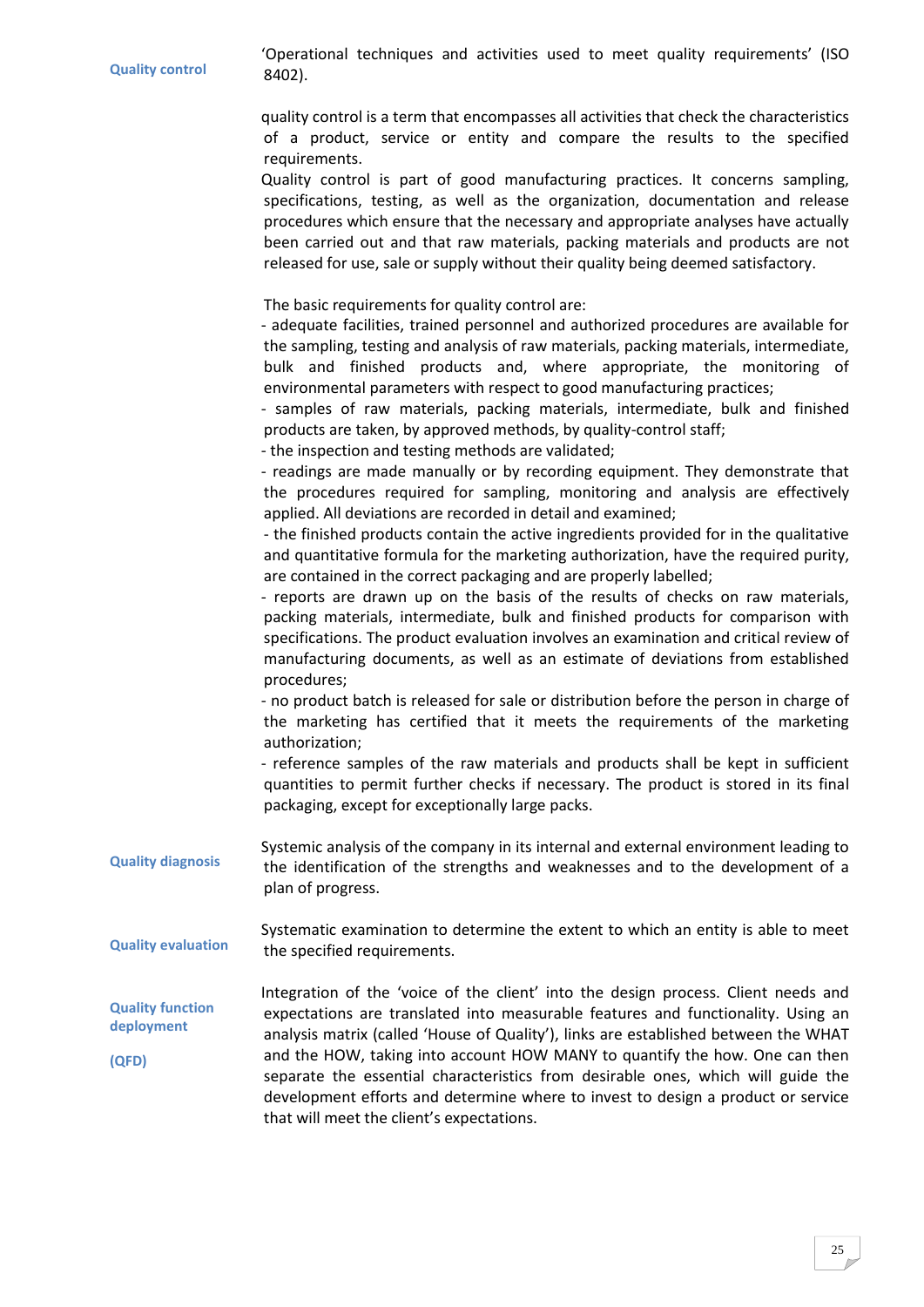<span id="page-25-11"></span><span id="page-25-10"></span><span id="page-25-9"></span><span id="page-25-8"></span><span id="page-25-7"></span><span id="page-25-6"></span><span id="page-25-5"></span><span id="page-25-4"></span><span id="page-25-3"></span><span id="page-25-2"></span><span id="page-25-1"></span><span id="page-25-0"></span>

| <b>Quality</b><br>improvement                | Action undertaken across the organization to increase the efficiency and yield of<br>activities and processes in order to increase benefits to both the organization and<br>its clients.                                                                                                                                                                                                                                                                                                                                                                                                                                                                                                           |
|----------------------------------------------|----------------------------------------------------------------------------------------------------------------------------------------------------------------------------------------------------------------------------------------------------------------------------------------------------------------------------------------------------------------------------------------------------------------------------------------------------------------------------------------------------------------------------------------------------------------------------------------------------------------------------------------------------------------------------------------------------|
| <b>Quality</b><br>improvement group<br>(QIG) | A group consisting of people from different departments and complementary skills<br>brought together to address a particular quality issue.<br>Used with the aim of prevention rather than correction, the quality improvement<br>group has a power only to recommend, with actual decision-making power<br>following the normal hierarchical line.<br>When it has fulfilled its mandate, the QIG is dissolved.                                                                                                                                                                                                                                                                                    |
| <b>Quality loop</b>                          | Conceptual model of the interrelated activities that influence quality during the<br>various phases ranging from the identification of needs to the evaluation of their<br>satisfaction.                                                                                                                                                                                                                                                                                                                                                                                                                                                                                                           |
| <b>Quality losses</b>                        | Losses caused by the misuse of the ressources' potential in processes and activities.                                                                                                                                                                                                                                                                                                                                                                                                                                                                                                                                                                                                              |
| <b>Quality</b><br>management                 | The set of activities of the organization's management that determine quality policy,<br>objectives and responsibilities, and their implementation through such means as<br>quality planning, quality control, quality assurance and quality improvement in the<br>framework of the overall quality system.                                                                                                                                                                                                                                                                                                                                                                                        |
| <b>Quality</b><br>management                 | 'Aspect of the company's management function that determines quality and its<br>implementation' (ISO 8402).<br>All the activities of the general management function that determine the quality<br>policy, objectives and responsibilities, and which implement them through means<br>such as quality planning, quality control, quality assurance and quality improvement<br>in the framework of the quality system.<br>Quality management is a process of long-term conduct of quality policy within an<br>organization. It is based on the commitment of managers, the participation of all<br>the staff and the implementation of a rational system of quality measurement and<br>improvement. |
| <b>Quality</b><br>management<br>system       | A management system to guide and monitor an organization in matters of quality.                                                                                                                                                                                                                                                                                                                                                                                                                                                                                                                                                                                                                    |
| <b>Quality manual</b>                        | A document setting out the quality policy and describing an organization's quality<br>system.                                                                                                                                                                                                                                                                                                                                                                                                                                                                                                                                                                                                      |
| <b>Quality monitoring</b>                    | Continuous monitoring and verification of the status of an entity and analysis of<br>records to ensure that specified requirements are met.                                                                                                                                                                                                                                                                                                                                                                                                                                                                                                                                                        |
| <b>Quality plan</b>                          | Document describing the procedures, resources, and sequence of quality related<br>activities pertaining to a particular product, service, contract or project.                                                                                                                                                                                                                                                                                                                                                                                                                                                                                                                                     |
| <b>Quality planning</b>                      | Activities that determine quality objectives and requirements, as well as<br>requirements for the implementation of elements of the quality system.                                                                                                                                                                                                                                                                                                                                                                                                                                                                                                                                                |
| <b>Quality policy</b>                        | General orientations and objectives of an organization regarding quality, as formally<br>expressed by management at the highest level.<br>Defining and grouping the company's quality guidelines and expressing the<br>management's and the organization's commitment in terms of quality.<br>Used in conjunction with the mission statement and the general policy, the quality<br>policy makes it possible to orient action at all levels of the organization in order to<br>achieve quality objectives.                                                                                                                                                                                         |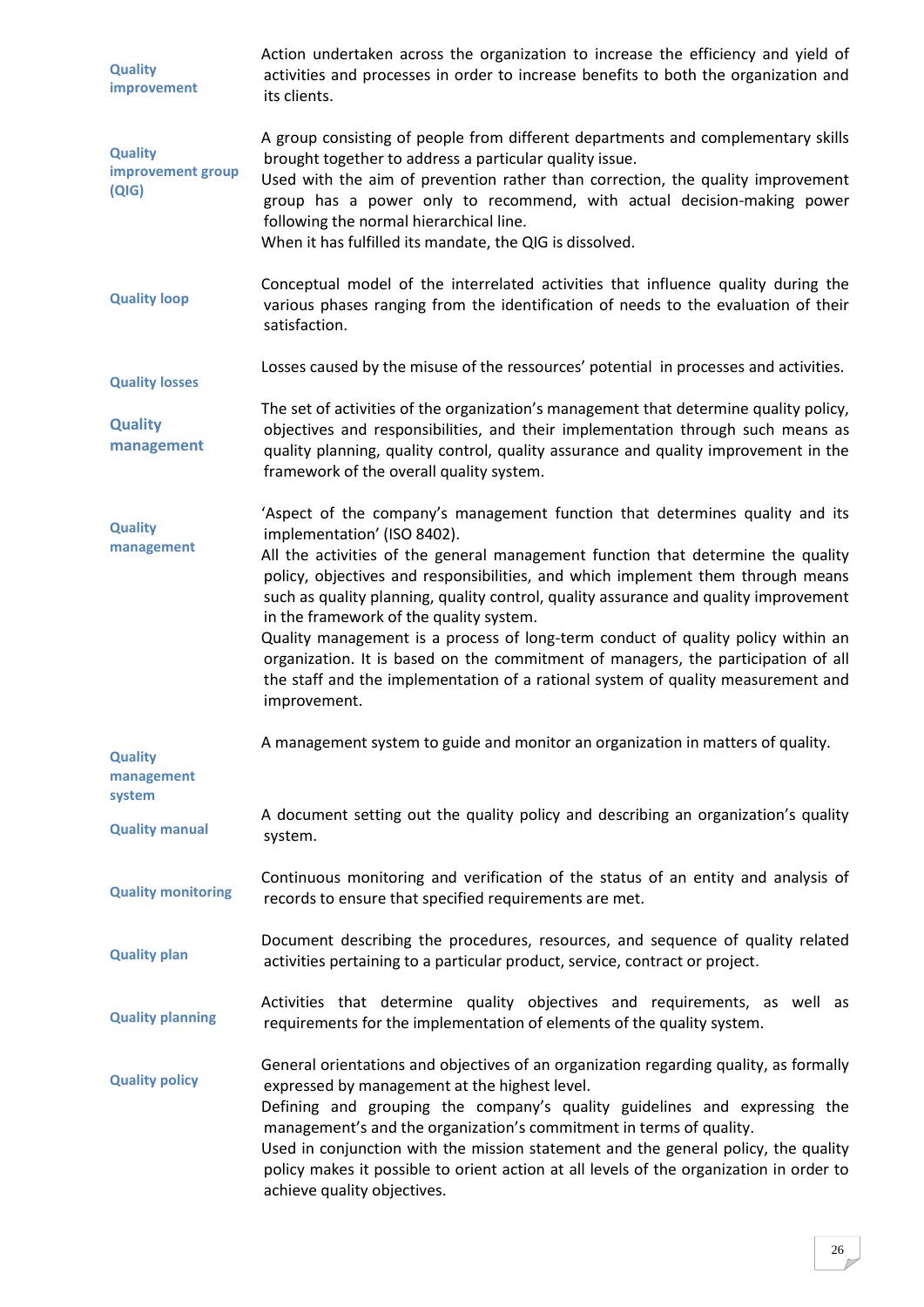<span id="page-26-13"></span><span id="page-26-12"></span><span id="page-26-11"></span><span id="page-26-10"></span><span id="page-26-9"></span><span id="page-26-8"></span><span id="page-26-7"></span><span id="page-26-6"></span><span id="page-26-5"></span><span id="page-26-4"></span><span id="page-26-3"></span><span id="page-26-2"></span><span id="page-26-1"></span><span id="page-26-0"></span>

| <b>Quality</b><br>requirements     | Expression of needs, or their translation into a set of requirements expressed in<br>quantitative or qualitative terms, for the characteristics of an entity in order to<br>allow its realization and examination.                                                                                                                                                                                                                                                              |
|------------------------------------|---------------------------------------------------------------------------------------------------------------------------------------------------------------------------------------------------------------------------------------------------------------------------------------------------------------------------------------------------------------------------------------------------------------------------------------------------------------------------------|
| <b>Quality system</b>              | The organization of all the procedures, processes and means necessary to<br>implement quality management.                                                                                                                                                                                                                                                                                                                                                                       |
| <b>Reclassification</b>            | Modification of the class of a non-conforming product in order to make it conform<br>to requirements different from those originally specified.                                                                                                                                                                                                                                                                                                                                 |
| <b>Record</b>                      | Document that provides tangible evidence of the activities carried out or the results<br>obtained.                                                                                                                                                                                                                                                                                                                                                                              |
| <b>Reference base</b>              | A set of references covering a field of activity.                                                                                                                                                                                                                                                                                                                                                                                                                               |
| <b>Rejection</b>                   | Action on a non-conforming product to prevent its use as originally intended<br>(recycling, destruction).                                                                                                                                                                                                                                                                                                                                                                       |
| <b>Relative cost of</b><br>quality | Cost incurred to ensure satisfactory quality and confidence in it, as well as losses<br>incurred when satisfactory quality is not achieved.                                                                                                                                                                                                                                                                                                                                     |
| <b>Responsibility</b>              | Commitment on the part of an individual or group to carry out a mission or task. The<br>degree of responsibility can be higher or lower depending on the functions<br>performed and the means made available to those assuming responsibility.                                                                                                                                                                                                                                  |
| <b>Safety</b>                      | State in which the risk of bodily injury or material damage is limited to an acceptable<br>level.                                                                                                                                                                                                                                                                                                                                                                               |
| <b>Safety management</b>           | Management approach to safety risks and implementation of a dynamic of<br>continuous improvement aimed at the reduction of workplace accidents and the<br>systematic prevention of risks.                                                                                                                                                                                                                                                                                       |
| <b>Sampling</b>                    | Drawing conclusions about a population by studying only a few representative<br>elements<br>One can thus validate or invalidate hypotheses on the basis of statistical laws.                                                                                                                                                                                                                                                                                                    |
| <b>Sampling inspection</b>         | An inspection that does not check all the units in a lot; only a sample is checked.<br>Using statistical tools, the acceptability of the entire batch is judged, which<br>considerably reduces inspection costs, while limiting the risks for the client and the<br>supplier.<br>However, this technique makes it possible to verify the quality of the batches only<br>afterwards.                                                                                             |
| <b>Scope of</b><br>certification   | Limits of the certified entity which may be, for example, an activity, a team or a<br>project.                                                                                                                                                                                                                                                                                                                                                                                  |
| <b>Self-monitoring</b>             | Self-monitoring is a process in which the employees themselves verify the quality of<br>what they produce, which allows them to better control their processes and to take<br>responsibility in the context of an internal client-supplier relationship.<br>Self-monitoring empowers each individual with respect to the quality of what he<br>produces.<br>It also makes it possible to reduce the time between the discovery of a fault and the<br>adjustment of the process. |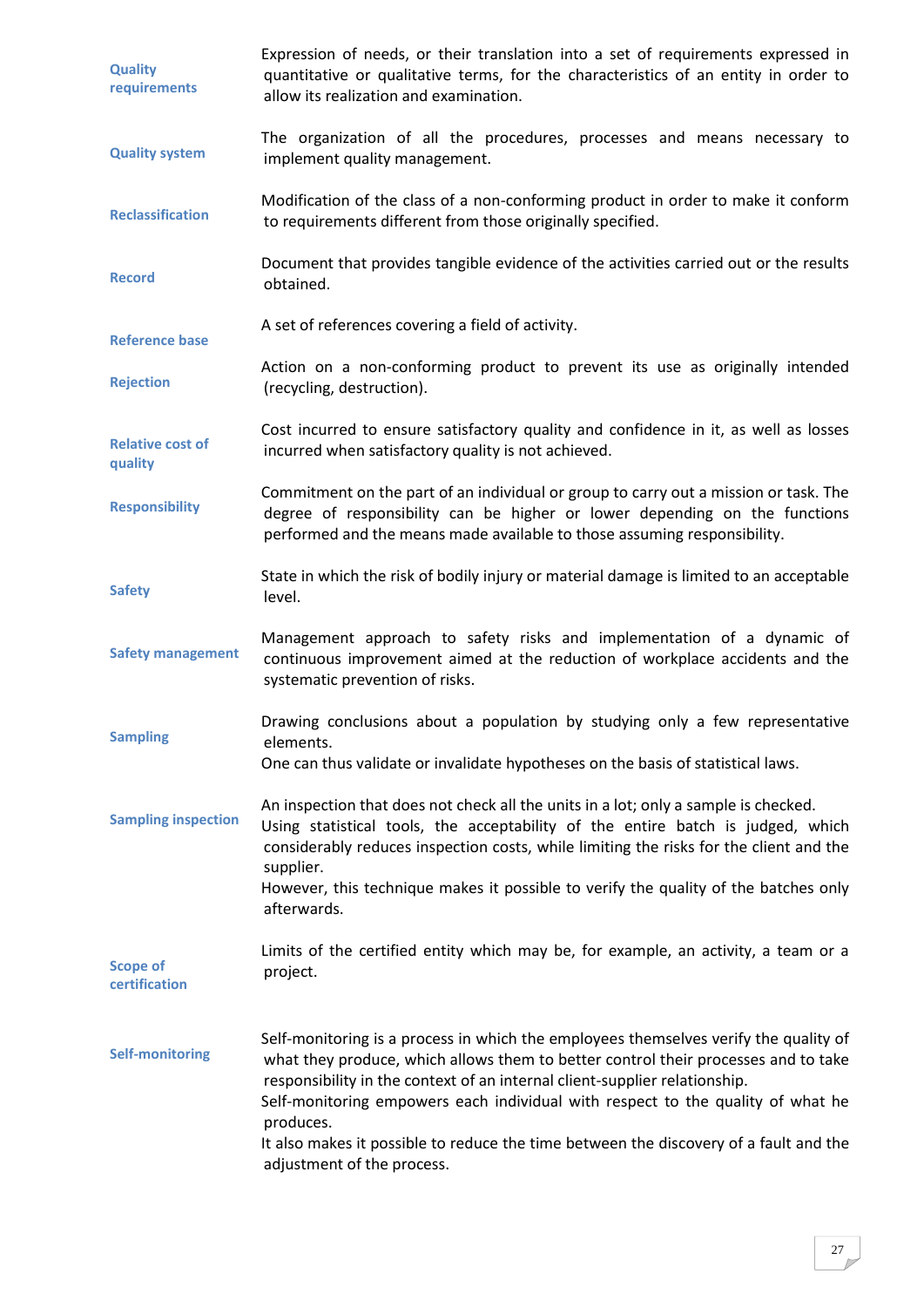<span id="page-27-10"></span><span id="page-27-9"></span><span id="page-27-8"></span><span id="page-27-7"></span><span id="page-27-6"></span><span id="page-27-5"></span><span id="page-27-4"></span><span id="page-27-3"></span><span id="page-27-2"></span><span id="page-27-1"></span><span id="page-27-0"></span>

| <b>Service</b>                              | Result generated by activities at the interface between the supplier and the client,<br>and through activities internal to the supplier to meet the client's needs.                                                                                                                                                                                                                                                                                                   |
|---------------------------------------------|-----------------------------------------------------------------------------------------------------------------------------------------------------------------------------------------------------------------------------------------------------------------------------------------------------------------------------------------------------------------------------------------------------------------------------------------------------------------------|
| <b>Service delivery</b>                     | The activities of the supplier that are necessary for the provision of the service.                                                                                                                                                                                                                                                                                                                                                                                   |
| <b>Service mapping</b>                      | A graph for analyzing and displaying the service process to the client.<br>Similar to a flow chart, service mapping highlights the different lines of contact with<br>clients.<br>Each of the activities is positioned in relation to these lines, which makes it possible<br>to identify the most critical points for quality of service and points of value addition<br>for the client.                                                                             |
| <b>Setback</b>                              | Understood and controlled delay in relation to planning.                                                                                                                                                                                                                                                                                                                                                                                                              |
| Seven basic tools of<br>quality             | Improvement of quality using seven tools as part of a problem-solving approach.<br>These tools collect, illustrate and explain the facts so as to facilitate the analysis of a<br>problem. They are:<br>1 - check sheet (data collection sheet)<br>2 - flow chart or run chart<br>3 - control chart<br>4 - histogram<br>5 - scatter diagram<br>6 - Pareto chart<br>7 - cause-and-effect diagram.                                                                      |
| <b>Societal</b><br>requirements             | Obligations resulting from laws, regulations, rules, codes, acts and other<br>considerations.                                                                                                                                                                                                                                                                                                                                                                         |
| <b>Specifications</b>                       | Document listing the requirements.                                                                                                                                                                                                                                                                                                                                                                                                                                    |
| <b>Staff qualification</b>                  | Operation acknowledging the acquisition of skills by staff on the basis of experience<br>and/or prior training.                                                                                                                                                                                                                                                                                                                                                       |
| <b>Standard</b>                             | A document drawn up by consensus and approved by a recognized body which<br>provides, for common and repeated uses, rules, guidelines or characteristics for<br>activities or their results, guaranteeing an optimum level of order in the given<br>context.                                                                                                                                                                                                          |
| <b>Statistical process</b><br>control (SPC) | A method of quality control which uses statistical methods. The evolution of the<br>processes are followed and checked statistically in order to apply corrective<br>measures to prevent the production of off-tolerance parts.<br>Using different statistical tools, the specific causes of variation that are not<br>associated with the process itself are identified and eliminated. We thus obtain a<br>stable process which performs within its nominal limits. |
| <b>Strategic leadership</b><br>behaviour    | Orienting leadership behaviour based on business objectives and strategic planning.<br>The aim is to develop a management style and a work organization capable of<br>mobilizing and motivating employees around a common direction set by<br>organizational strategies.                                                                                                                                                                                              |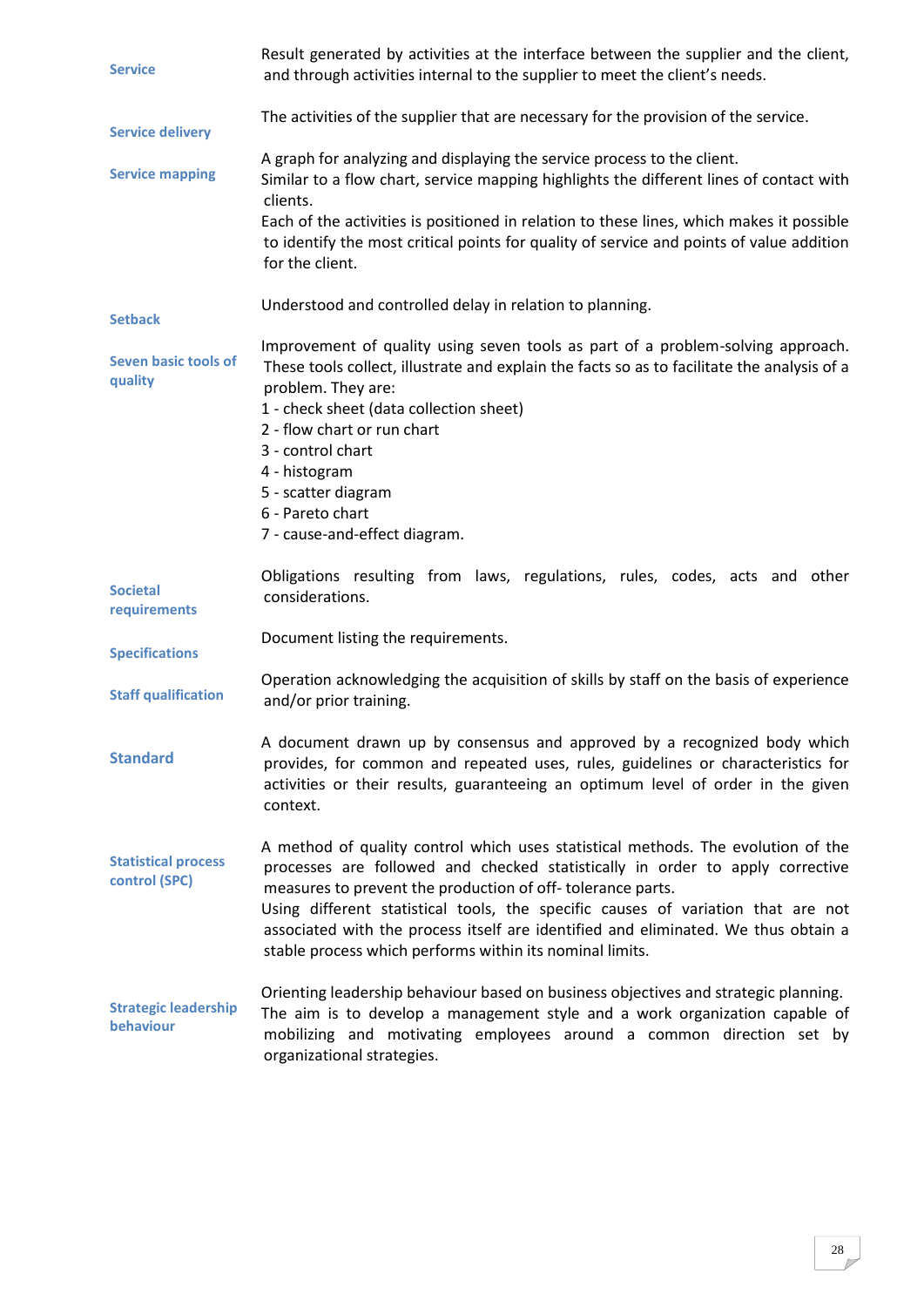<span id="page-28-11"></span><span id="page-28-10"></span><span id="page-28-9"></span><span id="page-28-8"></span><span id="page-28-7"></span><span id="page-28-6"></span><span id="page-28-5"></span><span id="page-28-4"></span><span id="page-28-3"></span><span id="page-28-2"></span><span id="page-28-1"></span><span id="page-28-0"></span>

| <b>Strategic</b><br>orientations             | Guidance of the company by upper management according to market conditions<br>and the constantly evolving industrial context.<br>The company must adjust to take advantage of new opportunities, and even<br>reinvent its role in the market.<br>Especially useful in creating a strategic plan, the reflection on possible orientations<br>must always be based on the mission of the company and on an in-depth analysis of<br>the issues and the environment.                                                                                           |
|----------------------------------------------|------------------------------------------------------------------------------------------------------------------------------------------------------------------------------------------------------------------------------------------------------------------------------------------------------------------------------------------------------------------------------------------------------------------------------------------------------------------------------------------------------------------------------------------------------------|
| <b>Structured project</b><br>prioritization  | Mobilization of the parties around the real priorities by establishing through<br>consensus the criteria for prioritizing strategic management projects.<br>This exercise of prioritization is based on the business objectives as well as on the<br>necessarily limited resources of the company.                                                                                                                                                                                                                                                         |
| Sub-contractor                               | Entity that supplies a service or product to a supplier.                                                                                                                                                                                                                                                                                                                                                                                                                                                                                                   |
| <b>Supervision</b>                           | Administrative task that consists of verifying the conditions for achieving objectives<br>defined by a consensus-based decision-making process. Supervision should be<br>based on the motivation and the mobilization of each worker, on the delegation of<br>responsibility and the quality of communication. Good supervision helps to avoid<br>major conflicts and facilitates the resolution of discrepancies.                                                                                                                                         |
| <b>Supplier</b>                              | Entity that supplies a product to a client.                                                                                                                                                                                                                                                                                                                                                                                                                                                                                                                |
| <b>Supplier client</b><br>relationship (SCR) | A way of improving the efficiency and effectiveness of the organizational system by<br>establishing a supplier-client chain within the organization. To satisfy the external<br>client, one must first satisfy each of the internal clients. And since the chain cannot<br>be stronger than its weakest link, it is important to strengthen each link.<br>By acting both as a client and as a supplier, employees become more aware of the<br>importance of quality at each stage in order to satisfy the needs of their internal<br>and external clients. |
| <b>Supply chain</b>                          | Flow of products and information along logistics processes from the purchase of raw<br>materials to the delivery of finished products to the consumer. The supply chain<br>encompasses all service providers and clients.                                                                                                                                                                                                                                                                                                                                  |
| <b>System</b>                                | Set of correlated or interactive elements.                                                                                                                                                                                                                                                                                                                                                                                                                                                                                                                 |
| <b>Tangible proof</b>                        | Information whose veracity can be demonstrated based on facts obtained by<br>observation, measurement, testing or other means.                                                                                                                                                                                                                                                                                                                                                                                                                             |
| <b>Technical expert</b>                      | Person with specific knowledge or expertise in the field to be audited. Specific<br>knowledge or expertise includes knowledge or expertise on the organization,<br>process or activity to be audited, as well as familiarity with the language and<br>culture. A technical expert will not act as an auditor on the audit team.                                                                                                                                                                                                                            |
| <b>Test</b>                                  | A technical operation which consists of determining or verifying one or more<br>characteristics of a product, process or service according to a specified operational<br>mode. Usually, the operational mode involves the application of various constraints.                                                                                                                                                                                                                                                                                              |
| <b>Time and priority</b><br>management       | Planning of daily activities according to major strategic objectives.<br>Objectives are broken down into small tangible and realistic results in order to<br>organize one's time and follow one's priorities on a day-to-day basis.                                                                                                                                                                                                                                                                                                                        |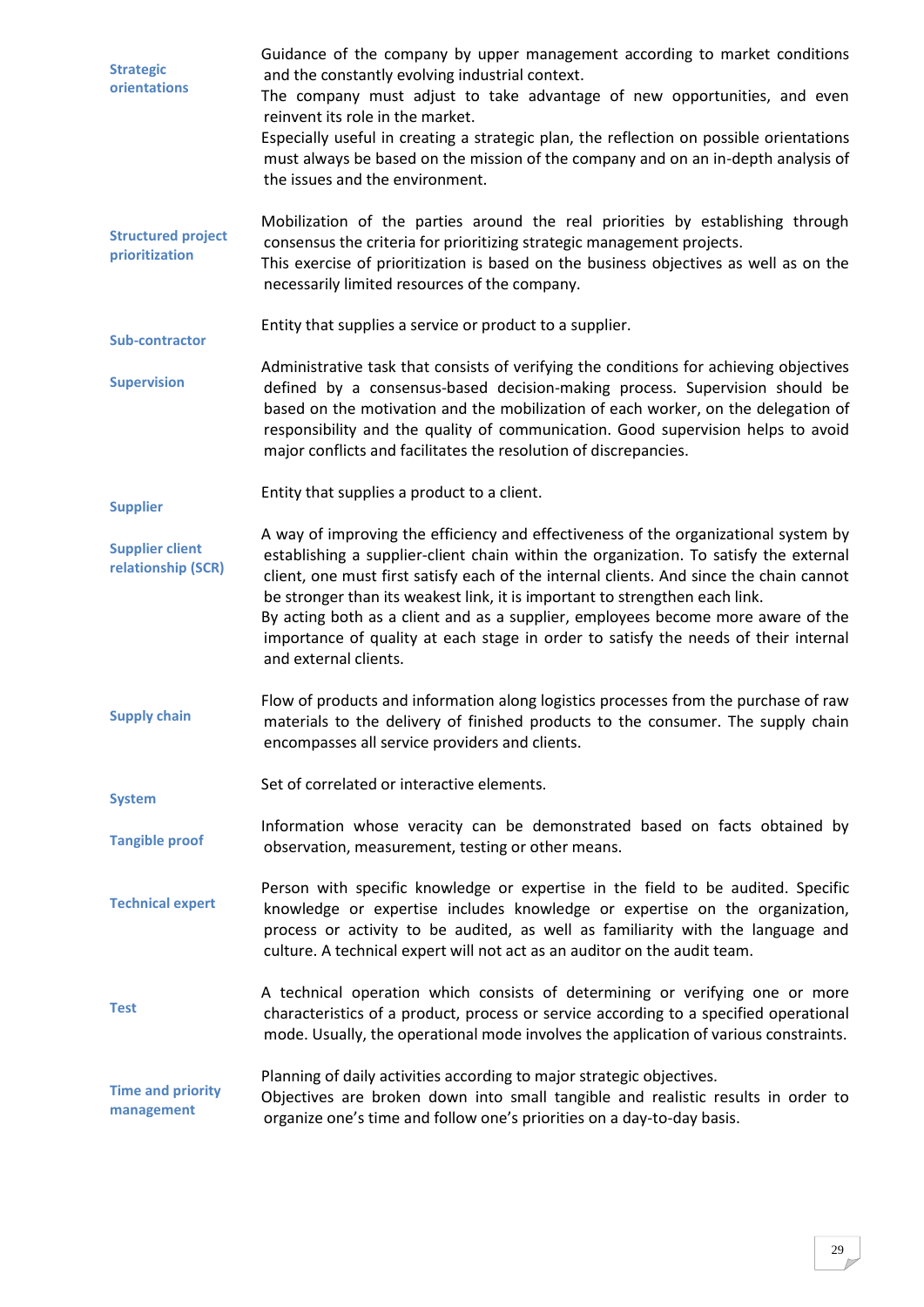<span id="page-29-10"></span><span id="page-29-9"></span><span id="page-29-8"></span><span id="page-29-7"></span><span id="page-29-6"></span><span id="page-29-5"></span><span id="page-29-4"></span><span id="page-29-3"></span><span id="page-29-2"></span><span id="page-29-1"></span><span id="page-29-0"></span>

| <b>Total quality</b><br>management (TQM) | An organization-oriented, quality-based management system based on the<br>participation of all members and aimed at long-term success through client<br>satisfaction and benefits for all members of the organization and for society.                                                                                                                                                                                                                                                                                                                                                                                          |
|------------------------------------------|---------------------------------------------------------------------------------------------------------------------------------------------------------------------------------------------------------------------------------------------------------------------------------------------------------------------------------------------------------------------------------------------------------------------------------------------------------------------------------------------------------------------------------------------------------------------------------------------------------------------------------|
| <b>Traceability</b>                      | Ability to retrieve the history, use or location of an entity by means of recorded<br>information.                                                                                                                                                                                                                                                                                                                                                                                                                                                                                                                              |
| <b>Training</b><br>management            | Orientation of training efforts and activities so that they support the enterprise's<br>business plan and objectives.<br>This also helps to mobilize and develop the potential of each employee and thus<br>attract and retain the people the enterprise needs most.                                                                                                                                                                                                                                                                                                                                                            |
| <b>Training programme</b>                | Structuring and developing training according to the needs of the company and the<br>requirements of each position.<br>Once the competency profile of each position has been established, training plans<br>are put in place and employee development is monitored in relation to the<br>company's orientations and mission.                                                                                                                                                                                                                                                                                                    |
| <b>User</b>                              | Any entity (or person) for which the product is designed and which uses at least one<br>of its functions at any time during its life cycle.<br>It should be emphasized that the user is most often a target group of persons and<br>that it will therefore be necessary to know the correct typology of the actual or<br>potential users. It is important to better understand the needs of this user - either<br>person or entity - in order to characterize his/its request according to different<br>criteria of assessment of the service expected. This then leads to the development<br>of the functional specifications. |
| <b>Validation</b>                        | Confirmation by examination and through tangible evidence that the particular<br>requirements for a specific intended use are met.<br>Evidence, in accordance with the principles of good manufacturing practice, that the<br>implementation or use of any process, procedure, material, raw material, packaging<br>item or product, activity or system actually achieves the expected results.                                                                                                                                                                                                                                 |
| <b>Verification</b>                      | Confirmation by examination and through evidence that the specified requirements<br>have been met.                                                                                                                                                                                                                                                                                                                                                                                                                                                                                                                              |
| <b>Visual</b><br>communication           | Clarifying communication and facilitating comprehension using visual means.<br>By facilitating the standardization of information, visual communication makes it<br>possible to structure and consolidate strategic information on the enterprise's<br>quality efforts.                                                                                                                                                                                                                                                                                                                                                         |
| <b>Waiver</b>                            | Written permission to deviate from specified requirements. A waiver must have a<br>pre-defined start and end date.                                                                                                                                                                                                                                                                                                                                                                                                                                                                                                              |
| <b>Weighted criteria</b><br>evaluation   | Evaluation and comparison of several options based on a list of weighted criteria.<br>Working together as a team to determine criteria and weighting rules greatly<br>facilitates consensus building and significantly increases the commitment of<br>members to the chosen option.                                                                                                                                                                                                                                                                                                                                             |
| <b>Work environment</b>                  | The set of conditions under which the work is performed.                                                                                                                                                                                                                                                                                                                                                                                                                                                                                                                                                                        |